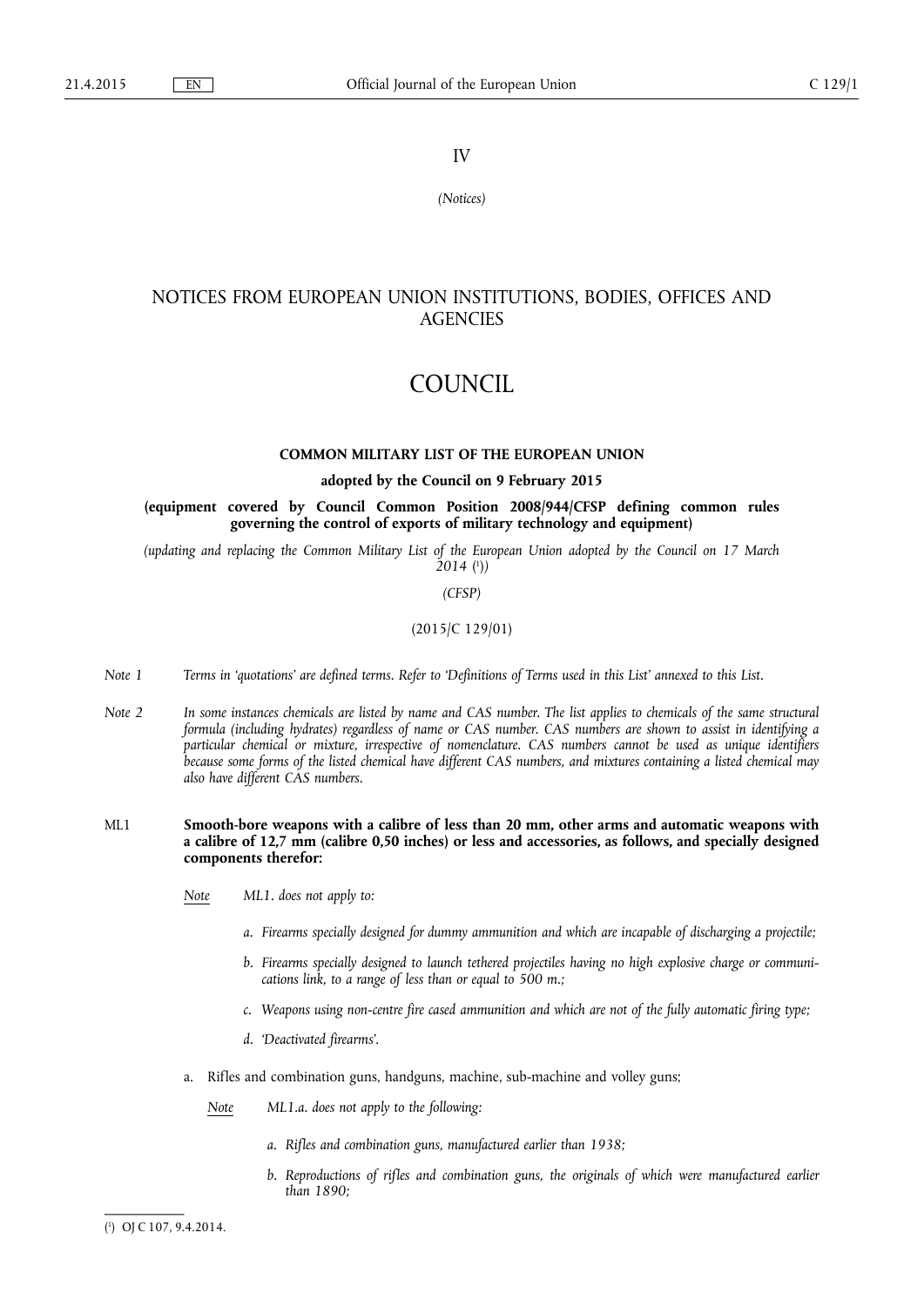- *c. Handguns, volley guns and machine guns manufactured earlier than 1890, and their reproductions;*
- *d.* Rifles or handguns, specially designed to discharge an inert projectile by compressed air or CO<sub>2</sub>.
- b. Smooth-bore weapons as follows:
	- 1. Smooth-bore weapons specially designed for military use;
	- 2. Other smooth-bore weapons as follows:
		- a. Fully automatic type weapons;
		- b. Semi-automatic or pump-action type weapons;
		- *Note ML1.b.2. does not apply to weapons specially designed to discharge an inert projectile by compressed air or CO<sub>2</sub>.*
		- *Note ML1.b. does not apply to the following:* 
			- *a. Smooth-bore weapons manufactured earlier than 1938;*
			- *b. Reproductions of smooth-bore weapons, the originals of which were manufactured earlier than 1890;*
			- *c. Smooth-bore weapons used for hunting or sporting purposes. These weapons must not be specially designed for military use or of the fully automatic firing type;*
			- *d. Smooth-bore weapons specially designed for any of the following:* 
				- *1. Slaughtering of domestic animals;*
				- *2. Tranquilizing of animals;*
				- *3. Seismic testing;*
				- *4. Firing of industrial projectiles; or*
				- *5. Disrupting Improvised Explosive Devices (IEDs).* 
					- *NB: For disruptors, see ML4. and entry 1A006 on the EU Dual-Use List.*
- c. Weapons using caseless ammunition;
- d. Detachable cartridge magazines, sound suppressors or moderators, special gun-mountings, optical weapons sights and flash suppressors, for arms specified by ML1.a., ML1.b. or ML1.c.
	- *Note ML1.d. does not apply to optical weapon sights without electronic image processing, with a magnification of 9 times or less, provided they are not specially designed or modified for military use, or incorporate any reticles specially designed for military use.*

# ML2 **Smooth-bore weapons with a calibre of 20 mm or more, other weapons or armament with a calibre greater than 12,7 mm (calibre 0,50 inches), projectors and accessories, as follows, and specially designed components therefor:**

- a. Guns, howitzers, cannon, mortars, anti-tank weapons, projectile launchers, military flame throwers, rifles, recoilless rifles, smooth-bore weapons and signature reduction devices therefor;
	- *Note 1 ML2.a. includes injectors, metering devices, storage tanks and other specially designed components for use with liquid propelling charges for any of the equipment specified by ML2.a.*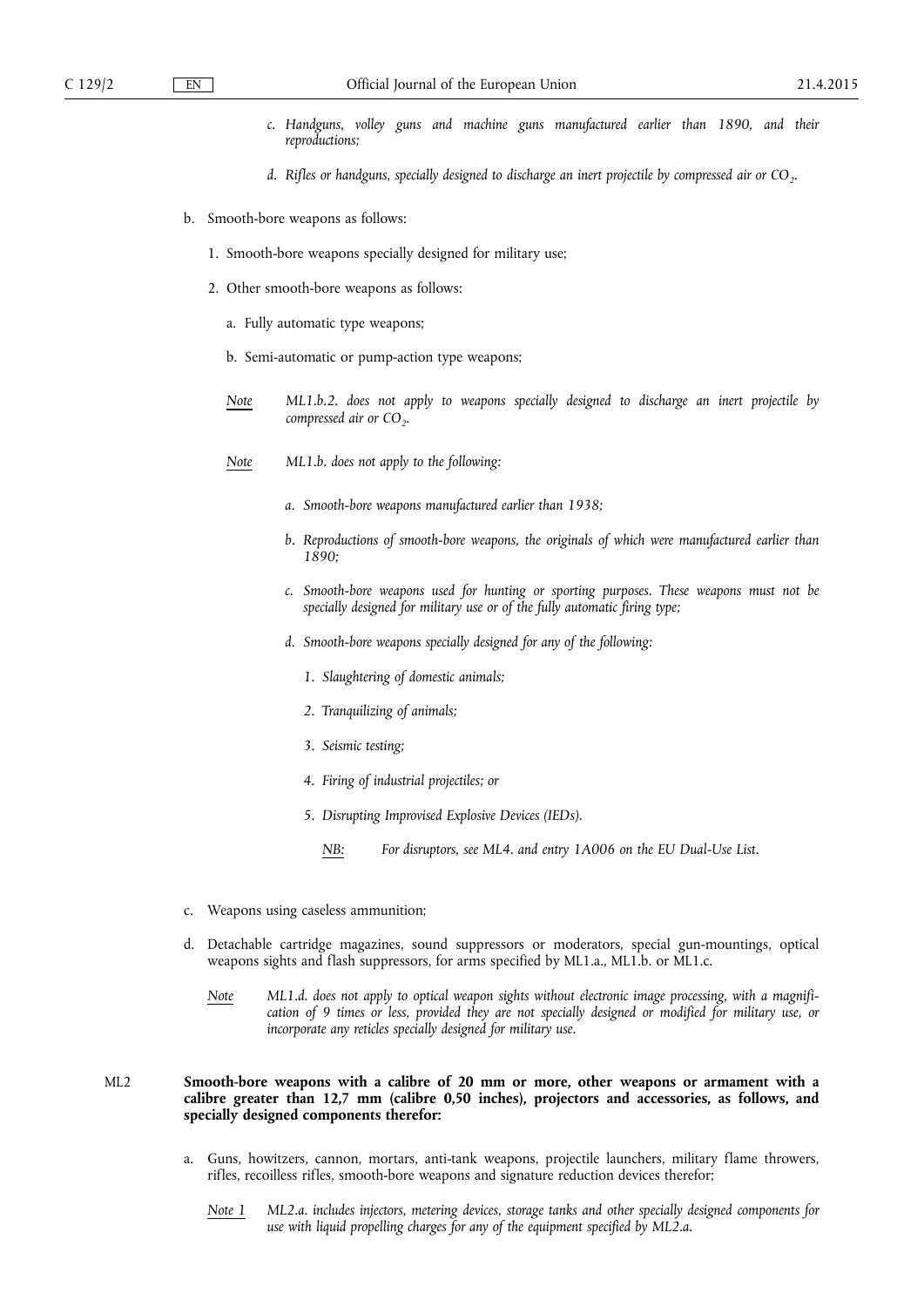- *Note 2 ML2.a. does not apply to weapons as follows:* 
	- *a. Rifles, smooth-bore weapons and combination guns, manufactured earlier than 1938;*
	- *b. Reproductions of rifles, smooth-bore weapons and combination guns, the originals of which were manufactured earlier than 1890;*
	- *c. Guns, howitzers, cannons and mortars, manufactured earlier than 1890;*
	- *d. Smooth-bore weapons used for hunting or sporting purposes. These weapons must not be specially designed for military use or of the fully automatic firing type;*
	- *e. Smooth-bore weapons specially designed for any of the following:* 
		- *1. Slaughtering of domestic animals;*
		- *2. Tranquilizing of animals;*
		- *3. Seismic testing;*
		- *4. Firing of industrial projectiles; or*
		- *5. Disrupting Improvised Explosive Devices (IEDs);* 
			- *NB: For disruptors, see ML4. and entry 1A006 on the EU Dual-Use List.*
	- *f. Hand-held projectile launchers specially designed to launch tethered projectiles having no high explosive charge or communications link, to a range of less than or equal to 500 m.*
- b. Smoke, gas and pyrotechnic projectors or generators, specially designed or modified for military use;

*Note ML2.b. does not apply to signal pistols.* 

- c. Weapons sights and weapon sight mounts, having all of the following:
	- 1. Specially designed for military use; and
	- 2. Specially designed for weapons specified in ML2.a.;
- d. Mountings and detachable cartridge magazines, specially designed for the weapons specified in ML2.a.

# ML3 **Ammunition and fuze setting devices, as follows, and specially designed components therefor:**

- a. Ammunition for weapons specified by ML1, ML2 or ML12;
- b. Fuze setting devices specially designed for ammunition specified by ML3.a.
- *Note 1 Specially designed components specified by ML3 include:* 
	- *a. Metal or plastic fabrications such as primer anvils, bullet cups, cartridge links, rotating bands and munitions metal parts;*
	- *b. Safing and arming devices, fuzes, sensors and initiation devices;*
	- *c. Power supplies with high one-time operational output;*
	- *d. Combustible cases for charges;*
	- *e. Submunitions including bomblets, minelets and terminally guided projectiles.*
- *Note 2 ML3.a. does not apply to any of the following:* 
	- *a. Ammunition crimped without a projectile (blank star);*
	- *b. Dummy ammunition with a pierced powder chamber;*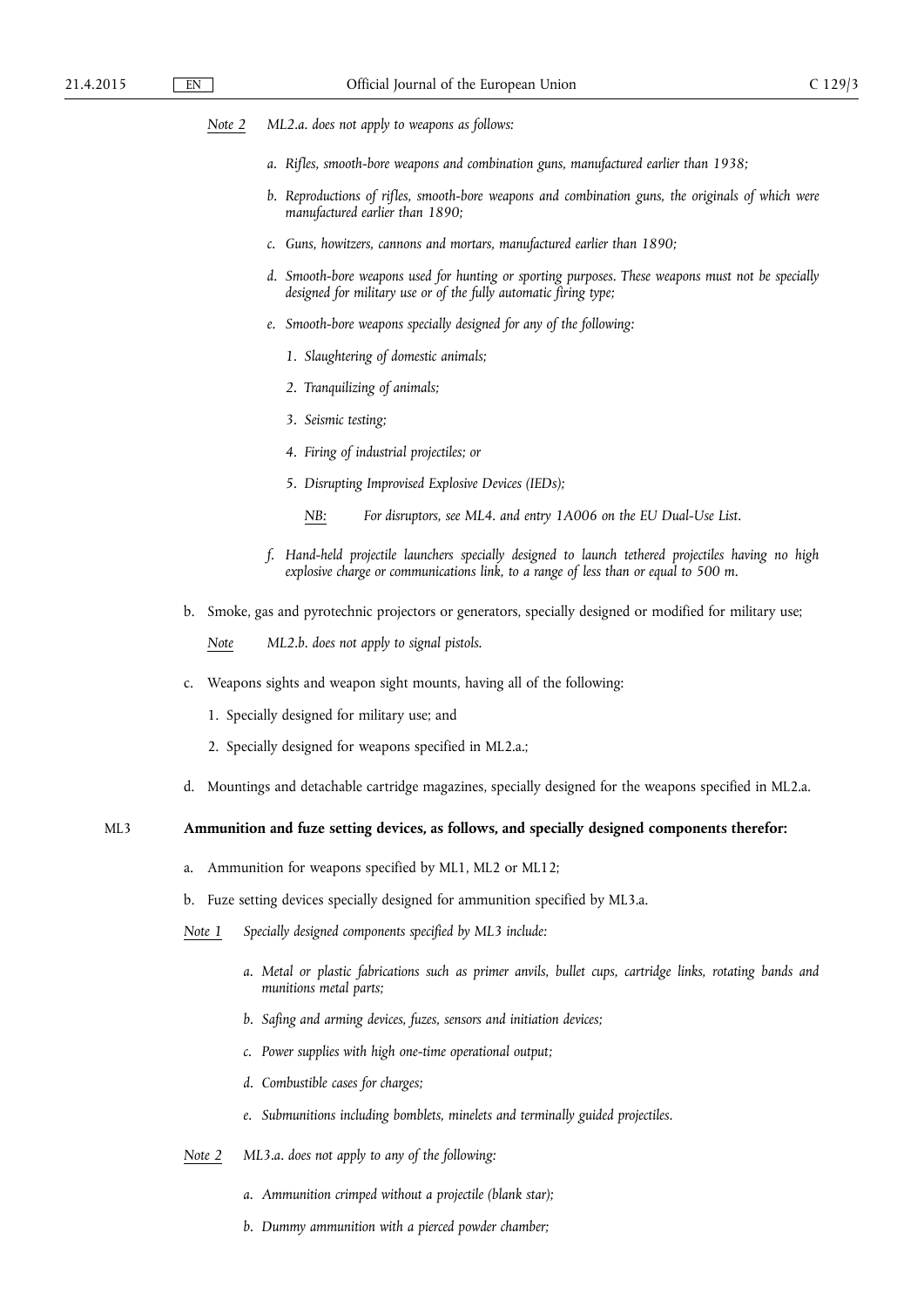- *c. Other blank and dummy ammunition, not incorporating components designed for live ammunition; or*
- *d. Components specially designed for blank or dummy ammunition, specified in this Note 2.a., b. or c.*
- *Note 3 ML3.a. does not apply to cartridges specially designed for any of the following purposes:* 
	- *a. Signalling;*
	- *b. Bird scaring; or*
	- *c. Lighting of gas flares at oil wells.*

# ML4 **Bombs, torpedoes, rockets, missiles, other explosive devices and charges and related equipment and accessories, as follows, and specially designed components therefor:**

- *N.B.1: For guidance and navigation equipment, see ML11.*
- *N.B.2: For Aircraft Missile Protection Systems (AMPS), see ML4.c.*
- a. Bombs, torpedoes, grenades, smoke canisters, rockets, mines, missiles, depth charges, demolitioncharges, demolition-devices, demolition-kits, 'pyrotechnic' devices, cartridges and simulators (i.e. equipment simulating the characteristics of any of these items), specially designed for military use;
	- *Note ML4.a. includes:* 
		- *a. Smoke grenades, fire bombs, incendiary bombs and explosive devices;*
		- *b. Missile rocket nozzles and re-entry vehicle nosetips.*
- b. Equipment having all of the following:
	- 1. Specially designed for military use; and
	- 2. Specially designed for 'activities' relating to any of the following:
		- a. Items specified by ML4.a.; or
		- b. Improvised Explosive Devices (IEDs).

# *Technical Note:*

*For the purpose of ML4.b.2. 'activities' applies to handling, launching, laying, controlling, discharging, detonating, activating, powering with one-time operational output, decoying, jamming, sweeping, detecting, disrupting or disposing.* 

- *Note 1 ML4.b. includes:* 
	- *a. Mobile gas liquefying equipment capable of producing 1 000 kg or more per day of gas in liquid form;*
	- *b. Buoyant electric conducting cable suitable for sweeping magnetic mines.*
- *Note 2 ML4.b. does not apply to hand-held devices, limited by design solely to the detection of metal objects and incapable of distinguishing between mines and other metal objects.*
- c. Aircraft Missile Protection Systems (AMPS).
	- *Note ML4.c. does not apply to AMPS having all of the following:* 
		- *a. Any of the following missile warning sensors:* 
			- *1. Passive sensors having peak response between 100-400 nm; or*
			- *2. Active pulsed Doppler missile warning sensors;*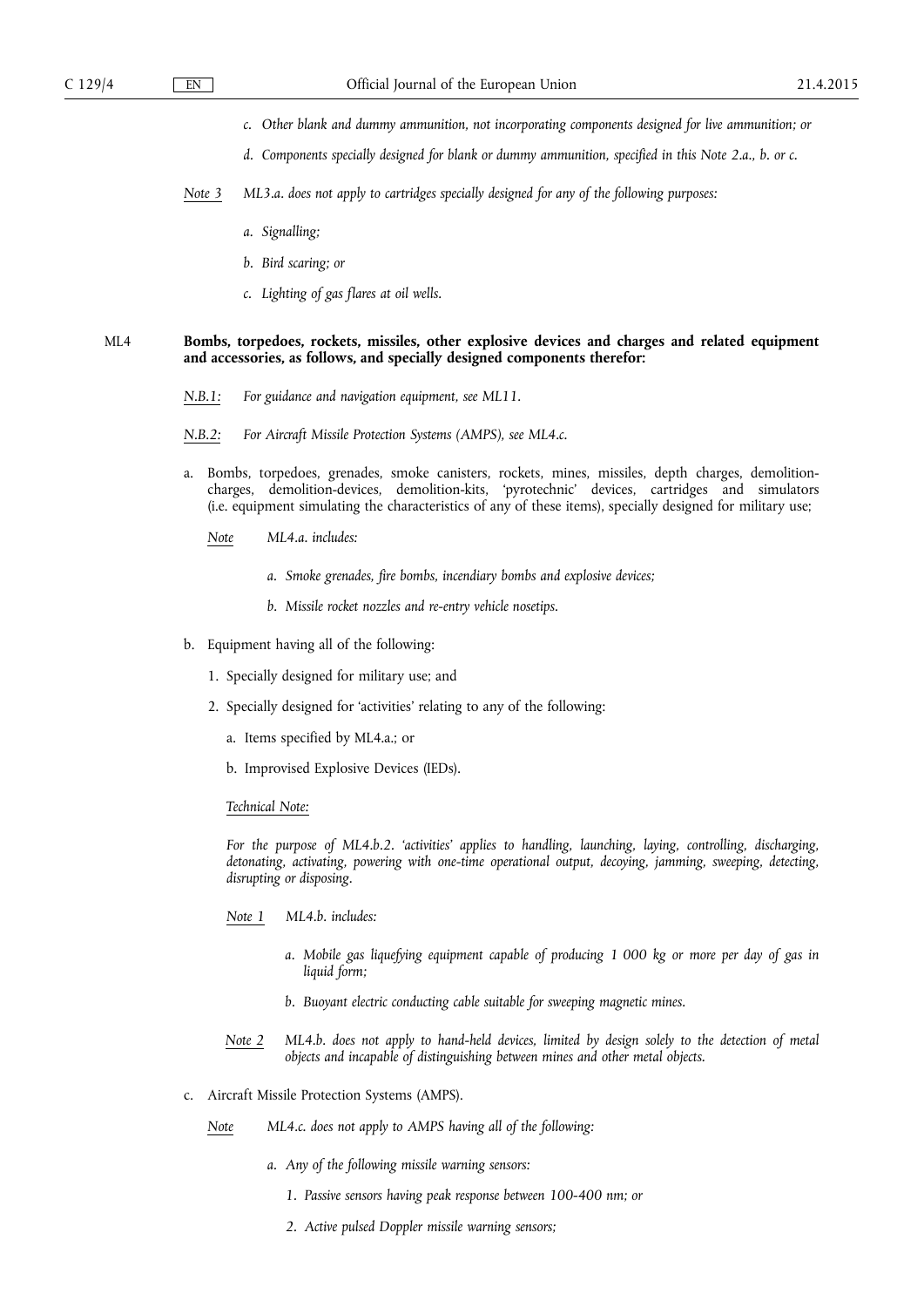- *b. Countermeasures dispensing systems;*
- *c. Flares, which exhibit both a visible signature and an infrared signature, for decoying surface-to-air missiles; and*
- *d. Installed on 'civil aircraft' and having all of the following:* 
	- *1. The AMPS is only operable in a specific 'civil aircraft' in which the specific AMPS is installed and for which any of the following has been issued:* 
		- *a. A civil Type Certificate issued by civil aviation authorities of one or more EU Member States or Wassenaar Arrangement Participating States; or*
		- *b. An equivalent document recognised by the International Civil Aviation Organisation (ICAO);*
	- *2. The AMPS employs protection to prevent unauthorised access to 'software'; and*
	- *3. The AMPS incorporates an active mechanism that forces the system not to function when it is removed from the 'civil aircraft' in which it was installed.*

# ML5 **Fire control, and related alerting and warning equipment, and related systems, test and alignment and countermeasure equipment, as follows, specially designed for military use, and specially designed components and accessories therefor:**

- a. Weapon sights, bombing computers, gun laying equipment and weapon control systems;
- b. Target acquisition, designation, range-finding, surveillance or tracking systems; detection, data fusion, recognition or identification equipment; and sensor integration equipment;
- c. Countermeasure equipment for items specified by ML5.a. or ML5.b.;

*Note For the purposes of ML5.c., countermeasure equipment includes detection equipment.* 

d. Field test or alignment equipment, specially designed for items specified by ML5.a., ML5.b. or ML5.c.

#### ML6 **Ground vehicles and components, as follows:**

- *NB: For guidance and navigation equipment, see ML11.*
- a. Ground vehicles and components therefor, specially designed or modified for military use;

# *Technical Note*

*For the purposes of ML6.a. the term ground vehicles includes trailers.* 

- b. Other ground vehicles and components, as follows:
	- 1. Vehicles having all of the following:
		- a. Manufactured or fitted with materials or components to provide ballistic protection to level III (NIJ 0108.01, September 1985, or comparable national standard) or better;
		- b. A transmission to provide drive to both front and rear wheels simultaneously, including those vehicles having additional wheels for load bearing purposes whether driven or not;
		- c. Gross Vehicle Weight Rating (GVWR) greater than 4 500 kg; and
		- d. Designed or modified for off-road use;
	- 2. Components having all of the following:
		- a. Specially designed for vehicles specified in ML6.b.1.; and
		- b. Providing ballistic protection to level III (NIJ 0108.01, September 1985, or comparable national standard) or better.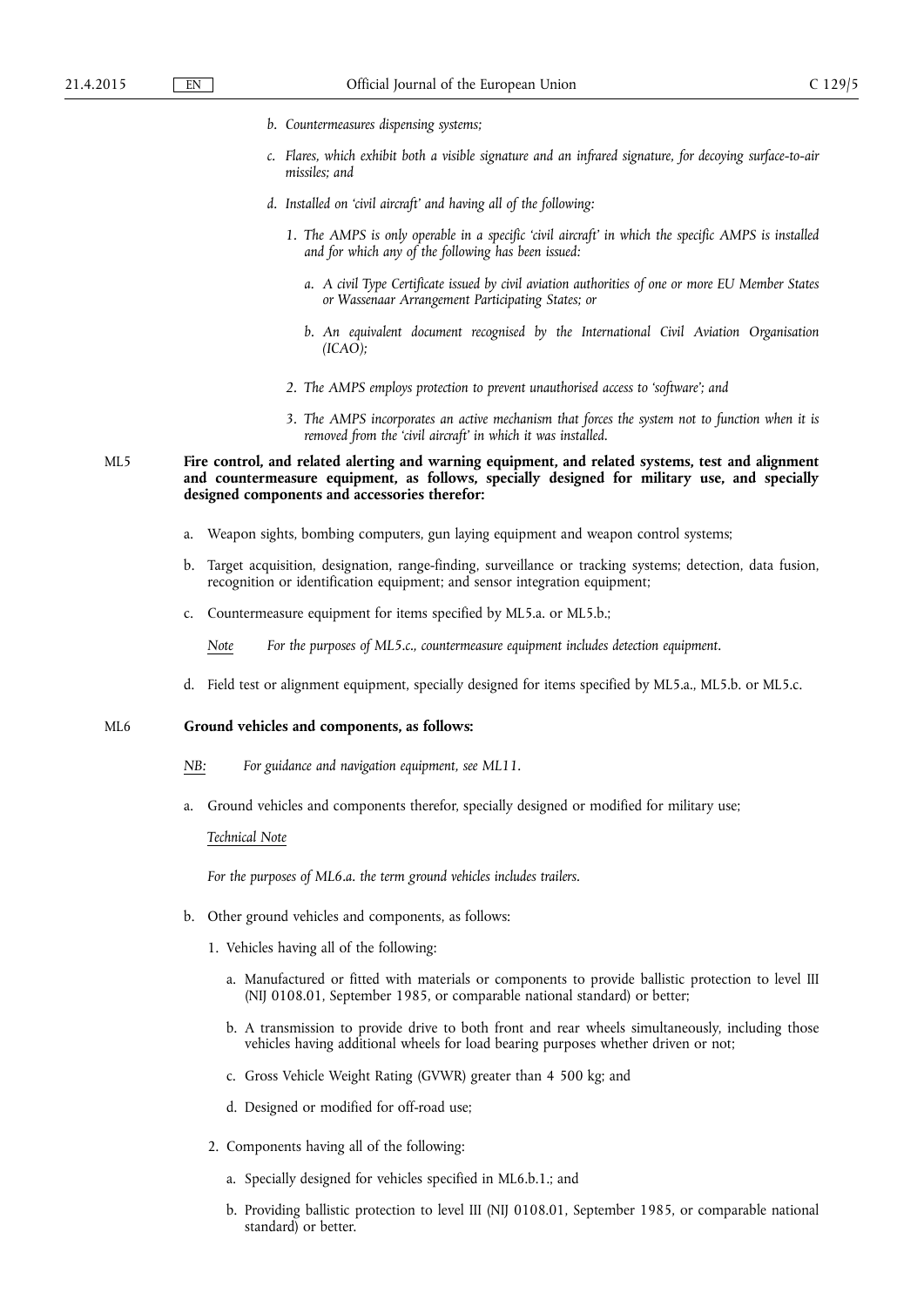- *NB: See also ML13.a.*
- *Note 1 ML6.a. includes:* 
	- *a. Tanks and other military armed vehicles and military vehicles fitted with mountings for arms or*  equipment for mine laying or the launching of munitions specified by ML4;
	- *b. Armoured vehicles;*
	- *c. Amphibious and deep water fording vehicles;*
	- *d. Recovery vehicles and vehicles for towing or transporting ammunition or weapon systems and associated load handling equipment.*
- *Note 2 Modification of a ground vehicle for military use specified by ML6.a. entails a structural, electrical or mechanical change involving one or more components that are specially designed for military use. Such components include:* 
	- *a. Pneumatic tyre casings of a kind specially designed to be bullet-proof;*
	- *b. Armoured protection of vital parts (e.g. fuel tanks or vehicle cabs);*
	- *c. Special reinforcements or mountings for weapons;*
	- *d. Black-out lighting.*
- *Note 3 ML6 does not apply to civil vehicles designed or modified for transporting money or valuables.*
- *Note 4 ML6. does not apply to vehicles that meet all of the following;* 
	- *a. Were manufactured before 1946;*
	- *b. Do not have items specified by the EU Common Military List and manufactured after 1945, except for reproductions of original components or accessories for the vehicle; and*
	- *c. Do not incorporate weapons specified in ML1., ML2. or ML4. unless they are inoperable and incapable of discharging a projectile.*

# ML7 **Chemical or biological toxic agents, 'riot control agents', radioactive materials, related equipment, components and materials, as follows:**

- a. Biological agents or radioactive materials, 'adapted for use in war' to produce casualties in humans or animals, degrade equipment or damage crops or the environment;
- b. Chemical warfare (CW) agents, including:
	- 1. CW nerve agents:
		- a. O-Alkyl (equal to or less than  $C_{10}$ , including cycloalkyl) alkyl (Methyl, Ethyl, n-Propyl or Isopropyl) -phosphonofluoridates, such as:

Sarin (GB): O-Isopropyl methylphosphonofluoridate (CAS 107-44-8); and

Soman (GD): O-Pinacolyl methylphosphonofluoridate (CAS 96-64-0);

b. O-Alkyl (equal to or less than  $C_{10}$ , including cycloalkyl) N,N-dialkyl (Methyl, Ethyl, n-Propyl or Isopropyl) phosphoramidocyanidates, such as:

Tabun (GA):O-Ethyl N,N-dimethylphosphoramidocyanidate (CAS 77-81-6);

c. O-Alkyl (H or equal to or less than C<sub>10</sub>, including cycloalkyl) S-2-dialkyl (Methyl, Ethyl, n-Propyl or Isopropyl)-aminoethyl alkyl (Methyl, Ethyl, n-Propyl or Isopropyl) phosphonothiolates and corresponding alkylated and protonated salts, such as:

VX: O-Ethyl S-2-diisopropylaminoethyl methyl phosphonothiolate (CAS 50782-69-9);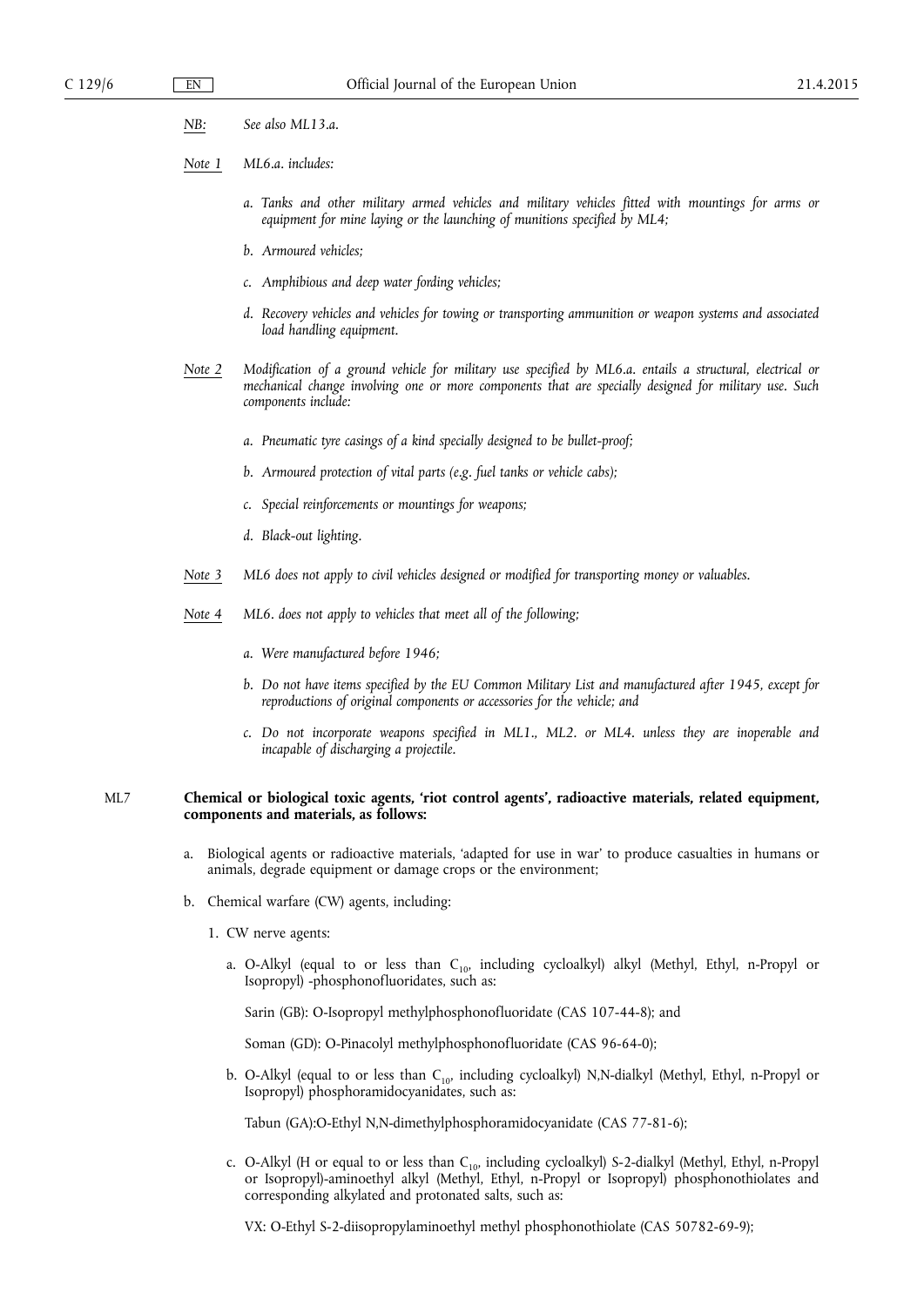2. CW vesicant agents:

- a. Sulphur mustards, such as:
	- 1. 2-Chloroethylchloromethylsulphide (CAS 2625-76-5);
	- 2. Bis(2-chloroethyl) sulphide (CAS 505-60-2);
	- 3. Bis(2-chloroethylthio) methane (CAS 63869-13-6);
	- 4. 1,2-bis (2-chloroethylthio) ethane (CAS 3563-36-8);
	- 5. 1,3-bis (2-chloroethylthio) -n-propane (CAS 63905-10-2);
	- 6. 1,4-bis (2-chloroethylthio) -n-butane (CAS 142868-93-7);
	- 7. 1,5-bis (2-chloroethylthio) -n-pentane (CAS 142868-94-8);
	- 8. Bis (2-chloroethylthiomethyl) ether (CAS 63918-90-1);
	- 9. Bis (2-chloroethylthioethyl) ether (CAS 63918-89-8);

## b. Lewisites, such as:

- 1. 2-chlorovinyldichloroarsine (CAS 541-25-3);
- 2. Tris (2-chlorovinyl) arsine (CAS 40334-70-1);
- 3. Bis (2-chlorovinyl) chloroarsine (CAS 40334-69-8);
- c. Nitrogen mustards, such as:
	- 1. HN1: bis (2-chloroethyl) ethylamine (CAS 538-07-8);
	- 2. HN2: bis (2-chloroethyl) methylamine (CAS 51-75-2);
	- 3. HN3: tris (2-chloroethyl) amine (CAS 555-77-1);
- 3. CW incapacitating agents, such as:
	- a. 3-Quinuclidinyl benzilate (BZ) (CAS 6581-06-2);
- 4. CW defoliants, such as:
	- a. Butyl 2-chloro-4-fluorophenoxyacetate (LNF);
	- b. 2,4,5-trichlorophenoxyacetic acid (CAS 93-76-5) mixed with 2,4-dichlorophenoxyacetic acid (CAS 94-75-7) (Agent Orange (CAS 39277-47-9));
- c. CW binary precursors and key precursors, as follows:
	- 1. Alkyl (Methyl, Ethyl, n-Propyl or Isopropyl) Phosphonyl Difluorides, such as:
		- DF: Methyl Phosphonyldifluoride (CAS 676-99-3);
	- 2. O-Alkyl (H or equal to or less than  $C_{10}$ , including cycloalkyl) O-2-dialkyl (Methyl, Ethyl, n-Propyl or Isopropyl)-aminoethyl alkyl (Methyl, Ethyl, n-Propyl or Isopropyl) phosphonites and corresponding alkylated and protonated salts, such as:

QL: O-Ethyl O-2-di-isopropylaminoethyl methylphosphonite (CAS 57856-11-8);

- 3. Chlorosarin: O-Isopropyl methylphosphonochloridate (CAS 1445-76-7);
- 4. Chlorosoman: O-Pinacolyl methylphosphonochloridate (CAS 7040-57-5);
- d. 'Riot control agents', active constituent chemicals and combinations thereof, including:
	- 1. α-Bromobenzeneacetonitrile, (Bromobenzyl cyanide) (CA) (CAS 5798-79-8);
	- 2. [(2-chlorophenyl) methylene] propanedinitrile, (o-Chlorobenzylidenemalononitrile (CS) (CAS 2698- 41-1);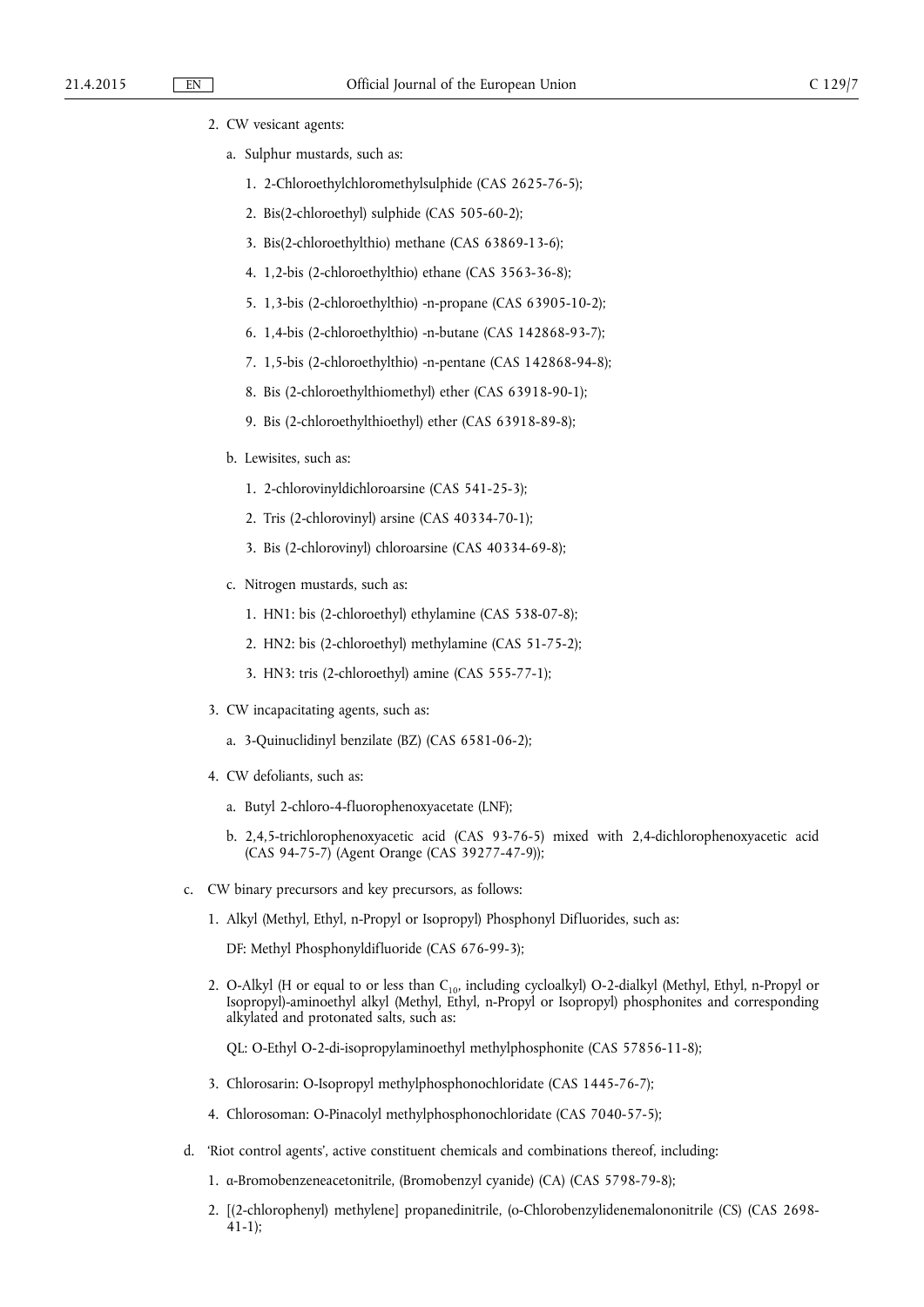- 3. 2-Chloro-1-phenylethanone, Phenylacyl chloride (ω-chloroacetophenone) (CN) (CAS 532-27-4);
- 4. Dibenz-(b,f)-1,4-oxazephine, (CR) (CAS 257-07-8);
- 5. 10-Chloro-5,10-dihydrophenarsazine, (Phenarsazine chloride), (Adamsite), (DM) (CAS 578-94-9);
- 6. N-Nonanoylmorpholine, (MPA) (CAS 5299-64-9);
- *Note 1 ML7.d. does not apply to 'riot control agents' individually packaged for personal self-defence purposes.*
- *Note 2 ML7.d. does not apply to active constituent chemicals, and combinations thereof, identified and packaged for food production or medical purposes.*
- Equipment specially designed or modified for military use, designed or modified for the dissemination of any of the following, and specially designed components therefor:
	- 1. Materials or agents specified by ML7.a., ML7.b. or ML7.d.; or
	- 2. CW agents made up of precursors specified by ML7.c.;
- f. Protective and decontamination equipment, specially designed or modified for military use, components and chemical mixtures, as follows:
	- 1. Equipment designed or modified for defence against materials specified by ML7.a., ML7.b. or ML7.d., and specially designed components therefor;
	- 2. Equipment designed or modified for decontamination of objects contaminated with materials specified by ML7.a. or ML7.b. and specially designed components therefor;
	- 3. Chemical mixtures specially developed or formulated for the decontamination of objects contaminated with materials specified by ML7.a. or ML7.b.;
	- *Note ML7.f.1. includes:* 
		- *a. Air conditioning units specially designed or modified for nuclear, biological or chemical filtration;*
		- *b. Protective clothing.*
	- *NB: For civil gas masks, protective and decontamination equipment, see also entry 1A004 on the EU Dual-Use List.*
- Equipment specially designed or modified for military use designed or modified for the detection or identification of materials specified by ML7.a., ML7.b. or ML7.d., and specially designed components therefor;
	- *Note ML7.g. does not apply to personal radiation monitoring dosimeters.*
	- *NB: See also entry 1A004 on the EU Dual-Use List.*
- h. 'Biopolymers' specially designed or processed for the detection or identification of CW agents specified by ML7.b., and the cultures of specific cells used to produce them;
- i. 'Biocatalysts' for the decontamination or degradation of CW agents, and biological systems therefor, as follows:
	- 1. 'Biocatalysts' specially designed for the decontamination or degradation of CW agents specified by ML7.b., and resulting from directed laboratory selection or genetic manipulation of biological systems;
	- 2. Biological systems containing the genetic information specific to the production of 'biocatalysts' specified by ML7.i.1., as follows:
		- a. 'Expression vectors';
		- b. Viruses;
		- c. Cultures of cells.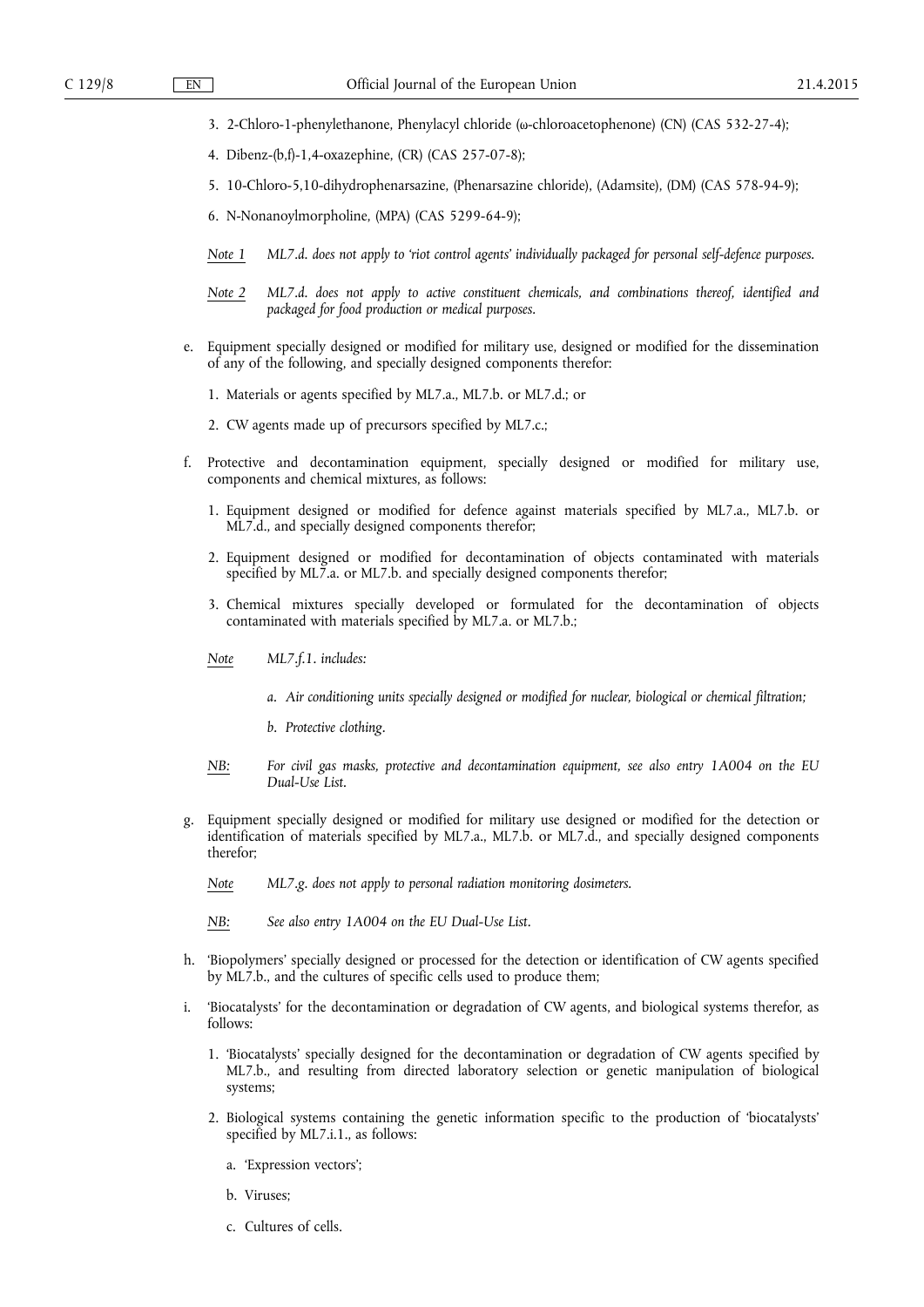- *Note 1 ML7.b. and ML7.d. do not apply to the following:* 
	- a. Cyanogen chloride (CAS 506-77-4). See entry 1C450.a.5. on the EU Dual-Use List;
	- *b. Hydrocyanic acid (CAS 74-90-8);*
	- *c. Chlorine (CAS 7782-50-5);*
	- *d. Carbonyl chloride (phosgene) (CAS 75-44-5). See entry 1C450.a.4. on the EU Dual-Use List;*
	- *e. Diphosgene (trichloromethyl-chloroformate) (CAS 503-38-8);*
	- *f. Not used since 2004;*
	- *g. Xylyl bromide, ortho: (CAS 89-92-9), meta: (CAS 620-13-3), para: (CAS 104-81-4);*
	- *h. Benzyl bromide (CAS 100-39-0);*
	- *i. Benzyl iodide (CAS 620-05-3);*
	- *j. Bromo acetone (CAS 598-31-2);*
	- *k. Cyanogen bromide (CAS 506-68-3);*
	- *l. Bromo methylethylketone (CAS 816-40-0);*
	- *m. Chloro acetone (CAS 78-95-5);*
	- *n. Ethyl iodoacetate (CAS 623-48-3);*
	- *o. Iodo acetone (CAS 3019-04-3);*
	- *p. Chloropicrin (CAS 76-06-2). See entry 1C450.a.7. on the EU Dual-Use List.*
- *Note 2 The cultures of cells and biological systems specified by ML7.h. and ML7.i.2. are exclusive and these subitems do not apply to cells or biological systems for civil purposes, such as agricultural, pharmaceutical, medical, veterinary, environmental, waste management, or in the food industry.*

### ML8 **'Energetic materials', and related substances, as follows:**

- *N.B.1. See also entry 1C011 on the EU Dual-Use List.*
- *N.B.2. For charges and devices, see ML4 and entry 1A008 on the EU Dual-Use List.*

# *Technical Notes*

- *1. For the purposes of ML8, mixture refers to a composition of two or more substances with at least one substance being listed in the ML8 sub-items.*
- *2. Any substance listed in the ML8 sub-items is subject to this list, even when utilised in an application other than that indicated. (e.g., TAGN is predominantly used as an explosive but can also be used either as a fuel or an oxidizer.)*
- *3. For the purposes of ML8., particle size is the mean particle diameter on a weight or volume basis. International or equivalent national standards will be used in sampling and determining particle size.*
- a. 'Explosives' as follows, and mixtures thereof:
	- 1. ADNBF (aminodinitrobenzofuroxan or 7-amino-4,6-dinitrobenzofurazane-1-oxide) (CAS 97096- 78-1);
	- 2. BNCP (cis-bis (5-nitrotetrazolato) tetra amine-cobalt (III) perchlorate) (CAS 117412-28-9);
	- 3. CL-14 (diamino dinitrobenzofuroxan or 5,7-diamino-4,6-dinitrobenzofurazane-1-oxide) (CAS 117907-74-1);
	- 4. CL-20 (HNIW or Hexanitrohexaazaisowurtzitane) (CAS 135285-90-4); chlathrates of CL-20 (see also ML8.g.3. and g.4. for its 'precursors');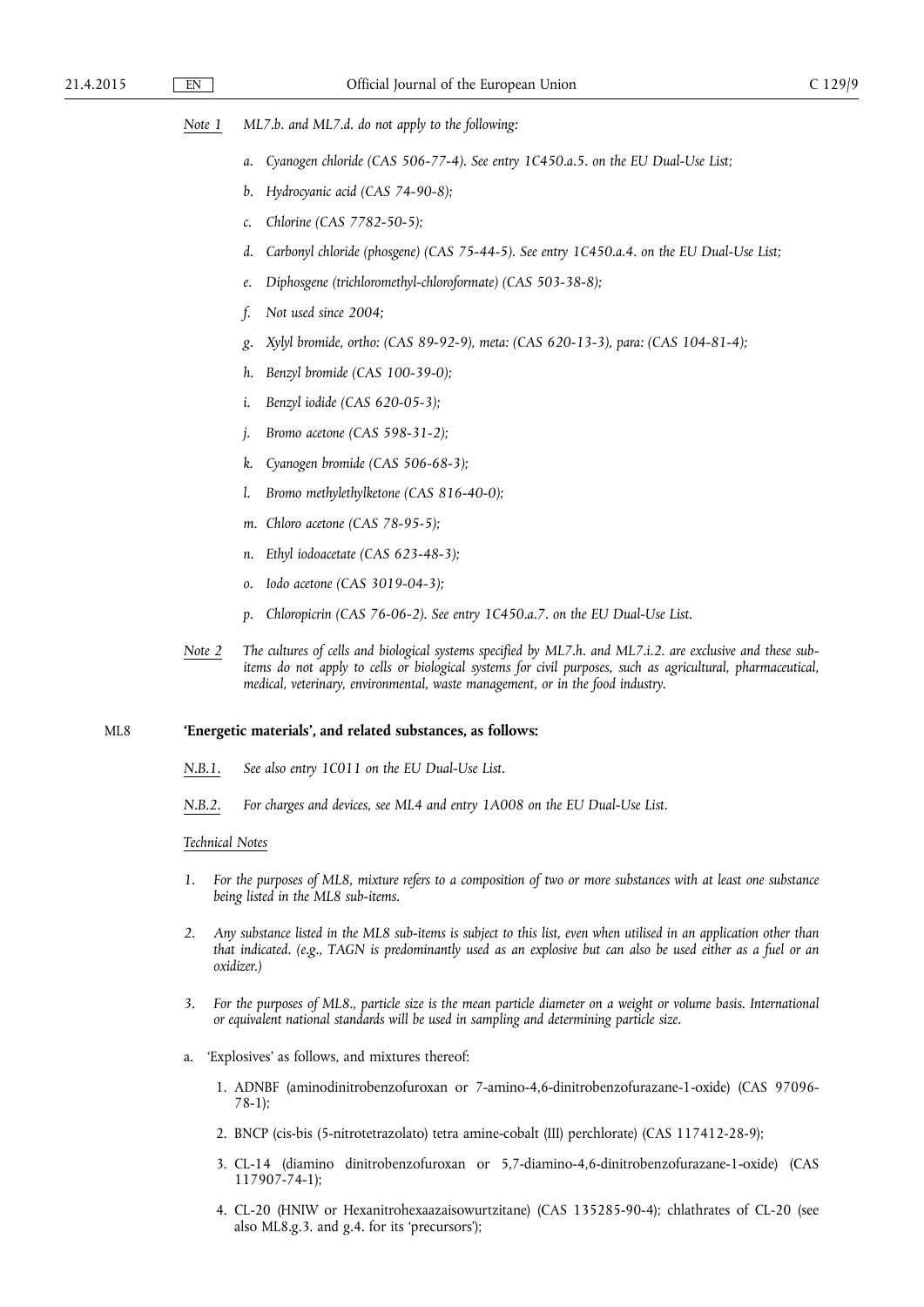- 5. CP (2-(5-cyanotetrazolato) penta amine-cobalt (III) perchlorate) (CAS 70247-32-4);
- 6. DADE (1,1-diamino-2,2-dinitroethylene, FOX7) (CAS 145250-81-3);
- 7. DATB (diaminotrinitrobenzene) (CAS 1630-08-6);
- 8. DDFP (1,4-dinitrodifurazanopiperazine);
- 9. DDPO (2,6-diamino-3,5-dinitropyrazine-1-oxide, PZO) (CAS 194486-77-6);
- 10. DIPAM (3,3′-diamino-2,2′,4,4′,6,6′-hexanitrobiphenyl or dipicramide) (CAS 17215-44-0);
- 11. DNGU (DINGU or dinitroglycoluril) (CAS 55510-04-8);
- 12. Furazans as follows:
	- a. DAAOF (DAAF, DAAFox, or diaminoazoxyfurazan);
	- b. DAAzF (diaminoazofurazan) (CAS 78644-90-3);
- 13. HMX and derivatives (see also ML8.g.5. for its 'precursors'), as follows:
	- a. HMX (Cyclotetramethylenetetranitramine, octahydro-1,3,5,7-tetranitro-1,3,5,7-tetrazine, 1,3,5,7-tetranitro-1,3,5,7-tetraza-cyclooctane, octogen or octogene) (CAS 2691-41-0);
	- b. difluoroaminated analogs of HMX;
	- c. K-55 (2,4,6,8-tetranitro-2,4,6,8-tetraazabicyclo [3,3,0]-octanone-3, tetranitrosemiglycouril or keto-bicyclic HMX) (CAS 130256-72-3);
- 14. HNAD (hexanitroadamantane) (CAS 143850-71-9);
- 15. HNS (hexanitrostilbene) (CAS 20062-22-0);
- 16. Imidazoles as follows:
	- a. BNNII (Octahydro-2,5-bis(nitroimino)imidazo [4,5-d]imidazole);
	- b. DNI (2,4-dinitroimidazole) (CAS 5213-49-0);
	- c. FDIA (1-fluoro-2,4-dinitroimidazole);
	- d. NTDNIA (N-(2-nitrotriazolo)-2,4-dinitroimidazole);
	- e. PTIA (1-picryl-2,4,5-trinitroimidazole);
- 17. NTNMH (1-(2-nitrotriazolo)-2-dinitromethylene hydrazine);
- 18. NTO (ONTA or 3-nitro-1,2,4-triazol-5-one) (CAS 932-64-9);
- 19. Polynitrocubanes with more than four nitro groups;
- 20. PYX (2,6-Bis(picrylamino)-3,5-dinitropyridine) (CAS 38082-89-2);
- 21. RDX and derivatives, as follows:
	- a. RDX (cyclotrimethylenetrinitramine, cyclonite, T4, hexahydro-1,3,5-trinitro-1,3,5-triazine, 1,3,5-trinitro-1,3,5-triaza-cyclohexane, hexogen or hexogene) (CAS 121-82-4);
	- b. Keto-RDX (K-6 or 2,4,6-trinitro-2,4,6-triazacyclohexanone) (CAS 115029-35-1);
- 22. TAGN (triaminoguanidinenitrate) (CAS 4000-16-2);
- 23. TATB (triaminotrinitrobenzene) (CAS 3058-38-6) (see also ML8.g.7 for its 'precursors');
- 24. TEDDZ (3,3,7,7-tetrabis(difluoroamine) octahydro-1,5-dinitro-1,5-diazocine);
- 25. Tetrazoles as follows:
	- a. NTAT (nitrotriazol aminotetrazole);
	- b. NTNT (1-N-(2-nitrotriazolo)-4-nitrotetrazole);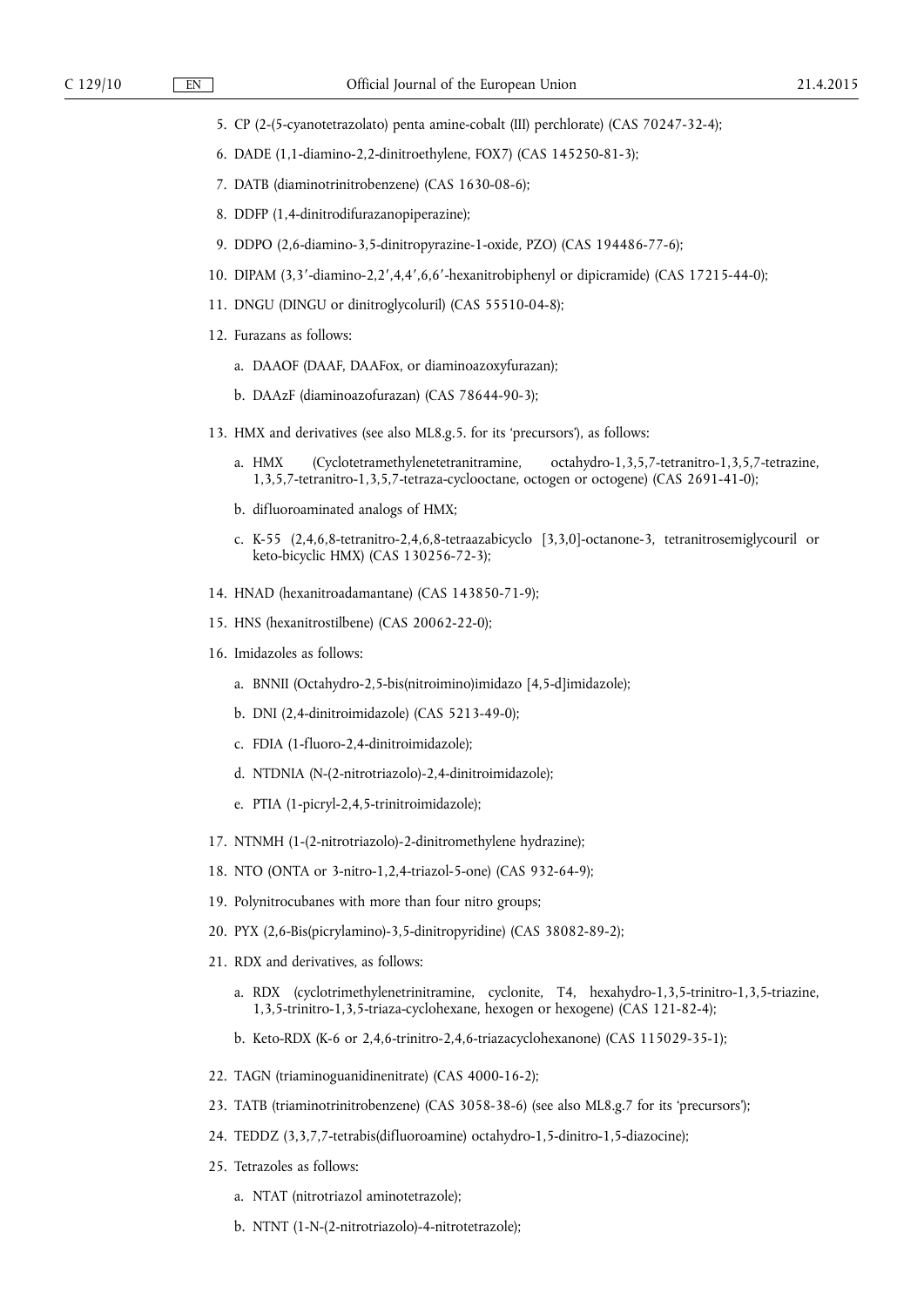- 26. Tetryl (trinitrophenylmethylnitramine) (CAS 479-45-8);
- 27. TNAD (1,4,5,8-tetranitro-1,4,5,8-tetraazadecalin) (CAS 135877-16-6) (see also ML8.g.6. for its 'precursors');
- 28. TNAZ (1,3,3-trinitroazetidine) (CAS 97645-24-4) (see also ML8.g.2. for its 'precursors');
- 29. TNGU (SORGUYL or tetranitroglycoluril) (CAS 55510-03-7);
- 30. TNP (1,4,5,8-tetranitro-pyridazino[4,5-d]pyridazine) (CAS 229176-04-9);
- 31. Triazines as follows:
	- a. DNAM (2-oxy-4,6-dinitroamino-s-triazine) (CAS 19899-80-0);
	- b. NNHT (2-nitroimino-5-nitro-hexahydro-1,3,5-triazine) (CAS 130400-13-4);
- 32. Triazoles as follows:
	- a. 5-azido-2-nitrotriazole;
	- b. ADHTDN (4-amino-3,5-dihydrazino-1,2,4-triazole dinitramide) (CAS 1614-08-0);
	- c. ADNT (1-amino-3,5-dinitro-1,2,4-triazole);
	- d. BDNTA ([bis-dinitrotriazole]amine);
	- e. DBT (3,3′-dinitro-5,5-bi-1,2,4-triazole) (CAS 30003-46-4);
	- f. DNBT (dinitrobistriazole) (CAS 70890-46-9);
	- g. Not used since 2010;
	- h. NTDNT (1-N-(2-nitrotriazolo) 3,5-dinitrotriazole);
	- i. PDNT (1-picryl-3,5-dinitrotriazole);
	- j. TACOT (tetranitrobenzotriazolobenzotriazole) (CAS 25243-36-1);
- 33. Explosives not listed elsewhere in ML8.a. and having any of the following:
	- a. Detonation velocity exceeding 8 700 m/s, at maximum density, or
	- b. Detonation pressure exceeding 34 GPa (340 kbar);
- 34. Not used since 2013;
- 35. DNAN (2,4-dinitroanisole) (CAS 119-27-7);
- 36. TEX (4,10-Dinitro-2,6,8,12-tetraoxa-4,10-diazaisowurtzitane)
- 37. GUDN (Guanylurea dinitramide) FOX-12 (CAS 217464-38-5)
- 38. Tetrazines as follows:
	- a. BTAT (Bis(2,2,2-trinitroethyl)-3,6-diaminotetrazine);
	- b. LAX-112 (3,6-diamino-1,2,4,5-tetrazine-1,4-dioxide);
- 39. Energetic ionic materials melting between 343 K (70 °C) and 373 K (100 °C) and with detonation velocity exceeding 6 800 m/s or detonation pressure exceeding 18 GPa (180 kbar);
- b. 'Propellants' as follows:
	- 1. Any solid 'propellant' with a theoretical specific impulse (under standard conditions) of more than:
		- a. 240 seconds for non-metallized, non-halogenized 'propellant';
		- b. 250 seconds for non-metallized, halogenized 'propellant'; or
		- c. 260 seconds for metallized 'propellant';
	- 2. Not used since 2013;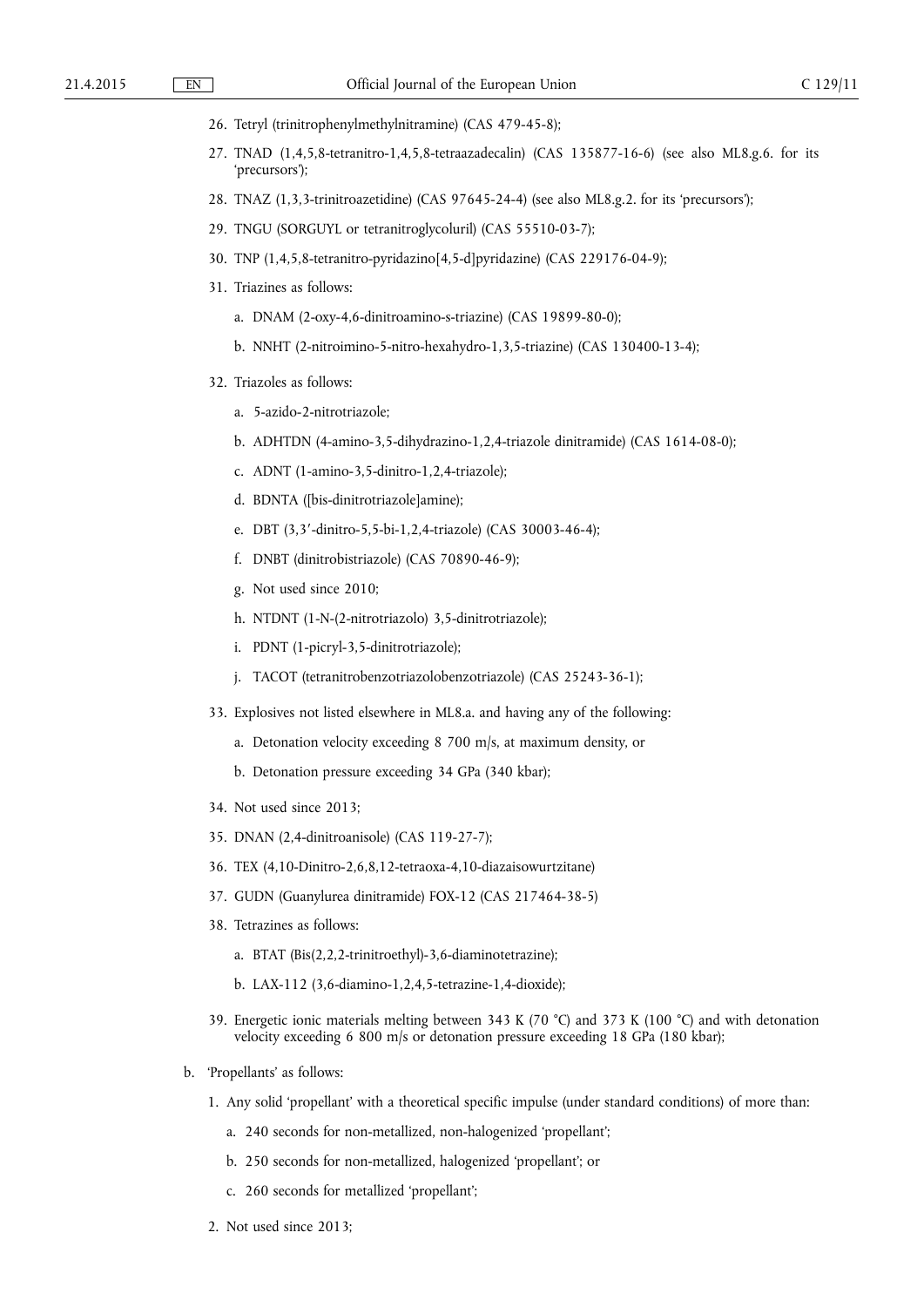- 3. 'Propellants' having a force constant of more than 1 200 kJ/kg;
- 4. 'Propellants' that can sustain a steady-state linear burning rate of more than 38 mm/s under standard conditions (as measured in the form of an inhibited single strand) of 6.89 MPa (68.9 bar) pressure and 294 K (21  $°C$ );
- 5. Elastomer Modified Cast Double Base (EMCDB) 'propellants' with extensibility at maximum stress of more than 5 % at 233 K ( $-$  40 °C);
- 6. Any 'propellant' containing substances specified by ML8.a.;
- 7. 'Propellants', not specified elsewhere in the EU Common Military List, specially designed for military use;
- c. 'Pyrotechnics', fuels and related substances, as follows, and mixtures thereof:
	- 1. Aircraft fuels specially formulated for military purposes;

*Note Aircraft fuels specified by ML8.c.1. are finished products, not their constituents.* 

- 2. Alane (aluminium hydride) (CAS 7784-21-6);
- 3. Carboranes; decaborane (CAS 17702-41-9); pentaboranes (CAS 19624-22-7 and 18433-84-6) and their derivatives;
- 4. Hydrazine and derivatives, as follows (see also ML8.d.8. and d.9. for oxidising hydrazine derivatives):
	- a. Hydrazine (CAS 302-01-2) in concentrations of 70 % or more;
	- b. Monomethyl hydrazine (CAS 60-34-4);
	- c. Symmetrical dimethyl hydrazine (CAS 540-73-8);
	- d. Unsymmetrical dimethyl hydrazine (CAS 57-14-7);
	- *Note ML8.c.4.a. does not apply to hydrazine 'mixtures' specially formulated for corrosion control.*
- 5. Metal fuels, fuel mixtures or 'pyrotechnic' mixtures, in particle form whether spherical, atomised, spheroidal, flaked or ground, manufactured from material consisting of 99 % or more of any of the following:
	- a. Metals, as follows, and mixtures thereof:
		- 1. Beryllium (CAS 7440-41-7) in particle sizes of less than 60 μm;
		- 2. Iron powder (CAS 7439-89-6) with particle size of 3 μm or less produced by reduction of iron oxide with hydrogen;
	- b. Mixtures containing any of the following:
		- 1. Zirconium (CAS 7440-67-7), magnesium (CAS 7439-95-4) or alloys of these in particle sizes of less than 60 μm; or
		- 2. Boron (CAS 7440-42-8) or boron carbide (CAS 12069-32-8) fuels of 85 % purity or higher and particle sizes of less than 60 μm;
	- *Note 1 ML8.c.5. applies to explosives and fuels, whether or not the metals or alloys are encapsulated in aluminium, magnesium, zirconium, or beryllium.*
	- *Note 2 ML8.c.5.b. only applies to metal fuels in particle form when they are mixed with other substances to form a mixture formulated for military purposes such as liquid propellant slurries, solid propellants, or pyrotechnic mixtures.*
	- *Note 3 ML8.c.5.b.2. does not apply to boron and boron carbide enriched with boron-10 (20 % or more of total boron-10 content.)*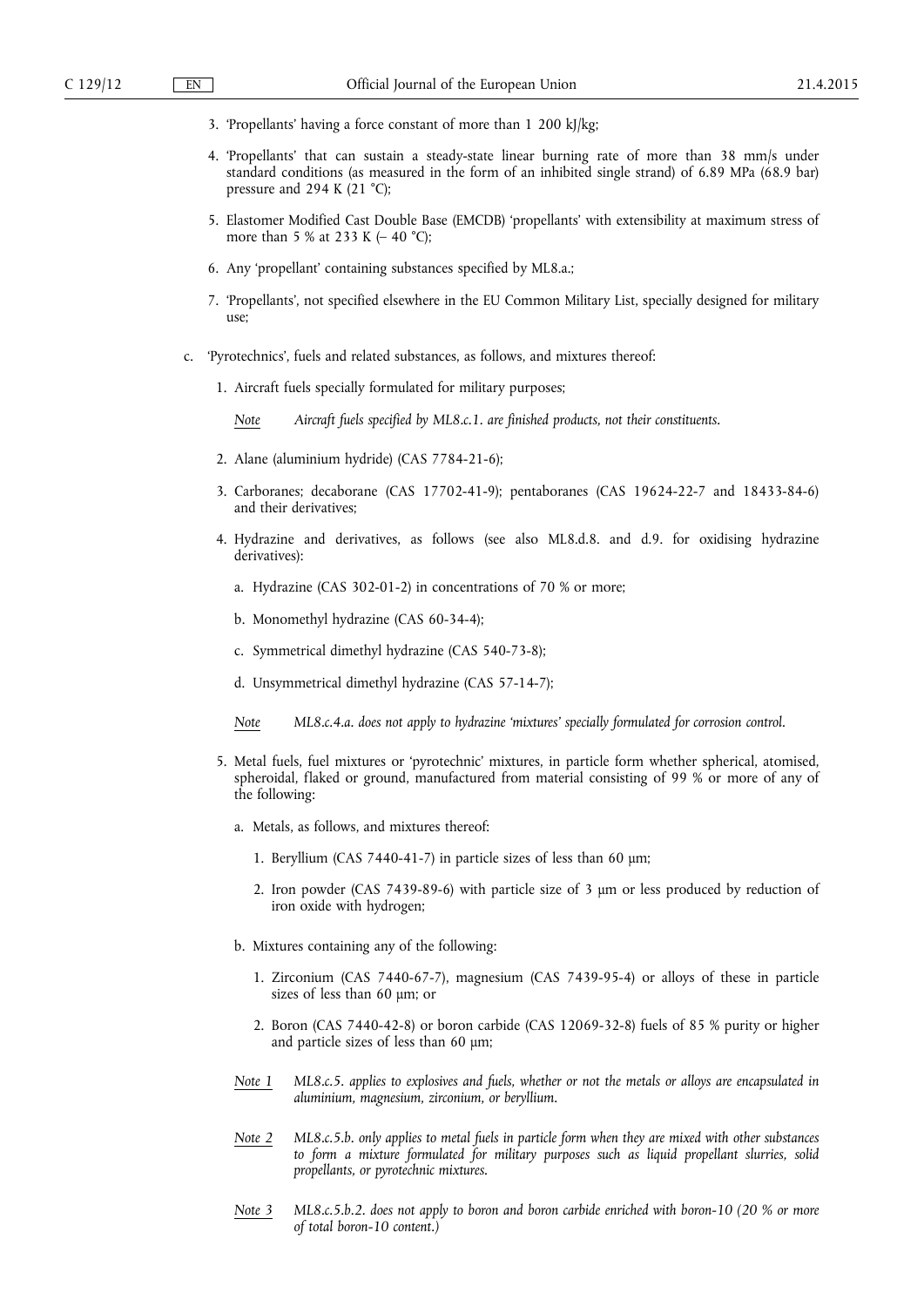- 6. Military materials, containing thickeners for hydrocarbon fuels, specially formulated for use in flame throwers or incendiary munitions, such as metal stearates (e.g., octal (CAS 637-12-7)) or palmitates;
- 7. Perchlorates, chlorates and chromates, composited with powdered metal or other high energy fuel components;
- 8. Spherical or spheroidal aluminium powder (CAS 7429-90-5) with a particle size of 60 μm or less and manufactured from material with an aluminium content of 99 % or more;
- 9. Titanium subhydride (TiH<sub>n</sub>) of stoichiometry equivalent to  $n = 0.65$ -1.68;
- 10. Liquid high energy density fuels not specified in ML8.c.1., as follows:
	- a. Mixed fuels, that incorporate both solid and liquid fuels (e.g., boron slurry), having a massbased energy density of 40 MJ/kg or greater;
	- b. Other high energy density fuels and fuel additives (e.g., cubane, ionic solutions, JP-7, JP-10), having a volume-based energy density of 37,5 GJ per cubic meter or greater, measured at 293 K (20 °C) and one atmosphere (101,325 kPa) pressure;
		- *Note ML8.c.10.b. does not apply to JP-4, JP-8, fossil refined fuels or biofuels, or fuels for engines certified for use in civil aviation.*
- 11. 'Pyrotechnic' and pyrophoric materials, as follows:
	- a. 'Pyrotechnic' or pyrophoric materials specifically formulated to enhance or control the production of radiated energy in any part of the IR spectrum;
	- b. Mixtures of magnesium, polytetrafluoroethylene (PTFE) and a vinylidene difluoride-hexafluoropropylene copolymer (e.g., MTV);
- 12. Fuel mixtures, 'pyrotechnic' mixtures or 'energetic materials', not specified elsewhere in ML8, having all of the following:
	- a. Containing greater than 0,5 % of particles of any of the following:
		- 1. Aluminium;
		- 2. Beryllium;
		- 3. Boron;
		- 4. Zirconium;
		- 5. Magnesium; or
		- 6. Titanium;
	- b. Particles specified by ML8.c.12.a. with a size less than 200 nm in any direction; and
	- c. Particles specified by ML8.c.12.a. with a metal content of 60 % or greater;
- d. Oxidizers, as follows, and mixtures thereof:
	- 1. ADN (ammonium dinitramide or SR 12) (CAS 140456-78-6);
	- 2. AP (ammonium perchlorate) (CAS 7790-98-9);
	- 3. Compounds composed of fluorine and any of the following:
		- a. Other halogens;
		- b. Oxygen; or
		- c. Nitrogen;
		- *Note 1 ML8.d.3. does not apply to chlorine trifluoride (CAS 7790-91-2).*
		- *Note 2 ML8.d.3 does not apply to nitrogen trifluoride (CAS 7783-54-2) in its gaseous state.*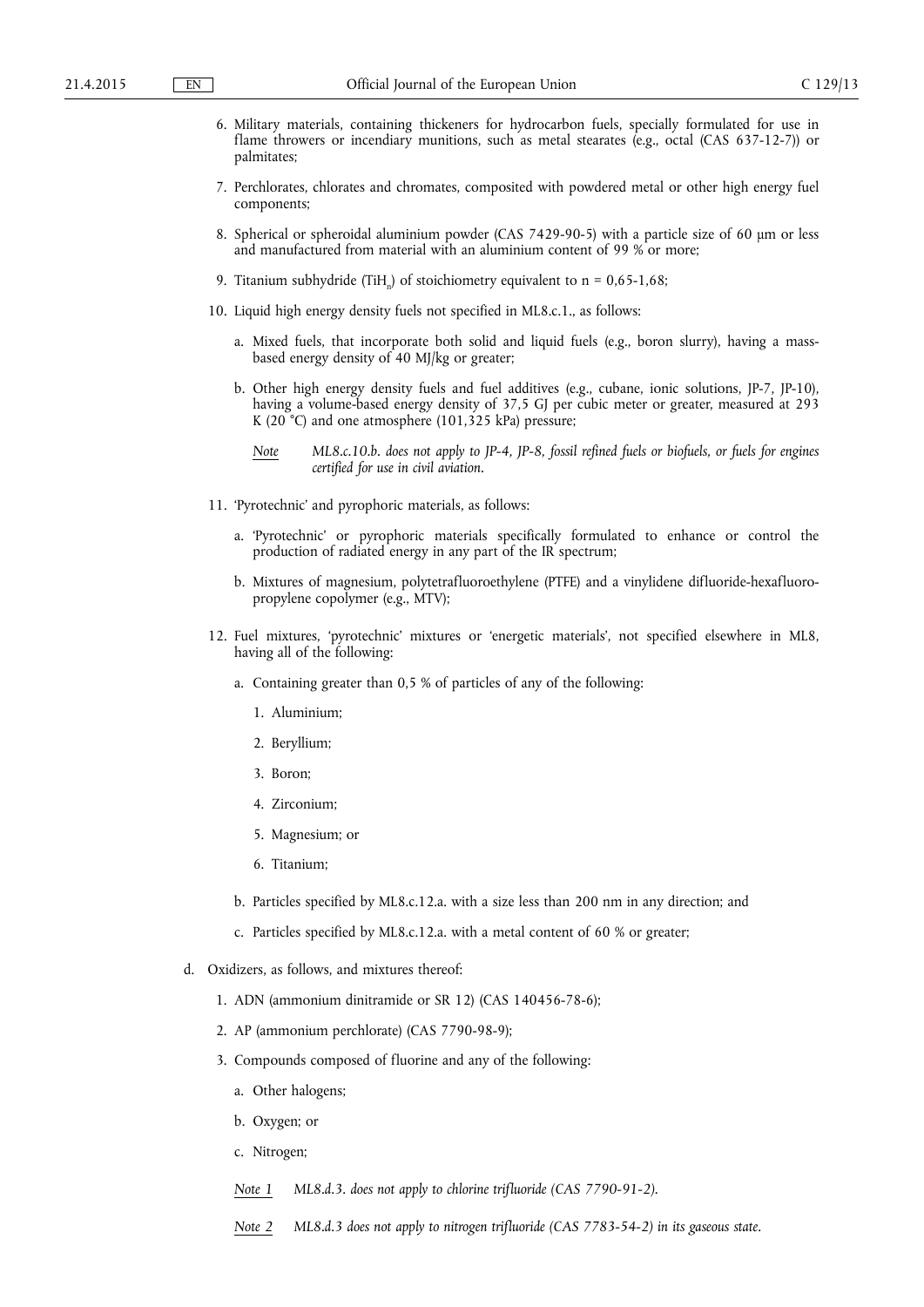- 4. DNAD (1,3-dinitro-1,3-diazetidine) (CAS 78246-06-7);
- 5. HAN (hydroxylammonium nitrate) (CAS 13465-08-2);
- 6. HAP (hydroxylammonium perchlorate) (CAS 15588-62-2);
- 7. HNF (hydrazinium nitroformate) (CAS 20773-28-8);
- 8. Hydrazine nitrate (CAS 37836-27-4);
- 9. Hydrazine perchlorate (CAS 27978-54-7);
- 10. Liquid oxidisers comprised of or containing inhibited red fuming nitric acid (IRFNA) (CAS 8007- 58-7);
- *Note ML8.d.10 does not apply to non-inhibited fuming nitric acid.*
- e. Binders, plasticisers, monomers and polymers, as follows:
	- 1. AMMO (azidomethylmethyloxetane and its polymers) (CAS 90683-29-7) (see also ML8.g.1. for its 'precursors');
	- 2. BAMO (3,3-bis(azidomethyl)oxetane and its polymers) (CAS 17607-20-4) (see also ML8.g.1. for its 'precursors');
	- 3. BDNPA (bis (2,2-dinitropropyl)acetal) (CAS 5108-69-0);
	- 4. BDNPF (bis (2,2-dinitropropyl)formal) (CAS 5917-61-3);
	- 5. BTTN (butanetrioltrinitrate) (CAS 6659-60-5) (see also ML8.g.8. for its 'precursors');
	- 6. Energetic monomers, plasticizers or polymers, specially formulated for military use and containing any of the following;
		- a. Nitro groups;
		- b. Azido groups;
		- c. Nitrate groups;
		- d. Nitraza groups; or
		- e. Difluoroamino groups;
	- 7. FAMAO (3-difluoroaminomethyl-3-azidomethyl oxetane) and its polymers;
	- 8. FEFO (bis-(2-fluoro-2,2-dinitroethyl) formal) (CAS 17003-79-1);
	- 9. FPF-1 (poly-2,2,3,3,4,4-hexafluoropentane-1,5-diol formal) (CAS 376-90-9);
	- 10. FPF-3 (poly-2,4,4,5,5,6,6-heptafluoro-2-tri-fluoromethyl-3-oxaheptane-1,7-diol formal);
	- 11. GAP (glycidylazide polymer) (CAS 143178-24-9) and its derivatives;
	- 12. HTPB (hydroxyl terminated polybutadiene) with a hydroxyl functionality equal to or greater than 2,2 and less than or equal to 2,4, a hydroxyl value of less than 0,77 meq/g, and a viscosity at 30  $^{\circ}$ C of less than 47 poise (CAS 69102-90-5);
	- 13. Alcohol functionalised poly(epichlorohydrin) with a molecular weight less than 10 000, as follows:
		- a. Poly(epichlorohydrindiol);
		- b. Poly(epichlorohydrintriol)
	- 14. NENAs (nitratoethylnitramine compounds) (CAS 17096-47-8, 85068-73-1, 82486-83-7, 82486- 82-6 and 85954-06-9);
	- 15. PGN (poly-GLYN, polyglycidylnitrate or poly(nitratomethyl oxirane)) (CAS 27814-48-8);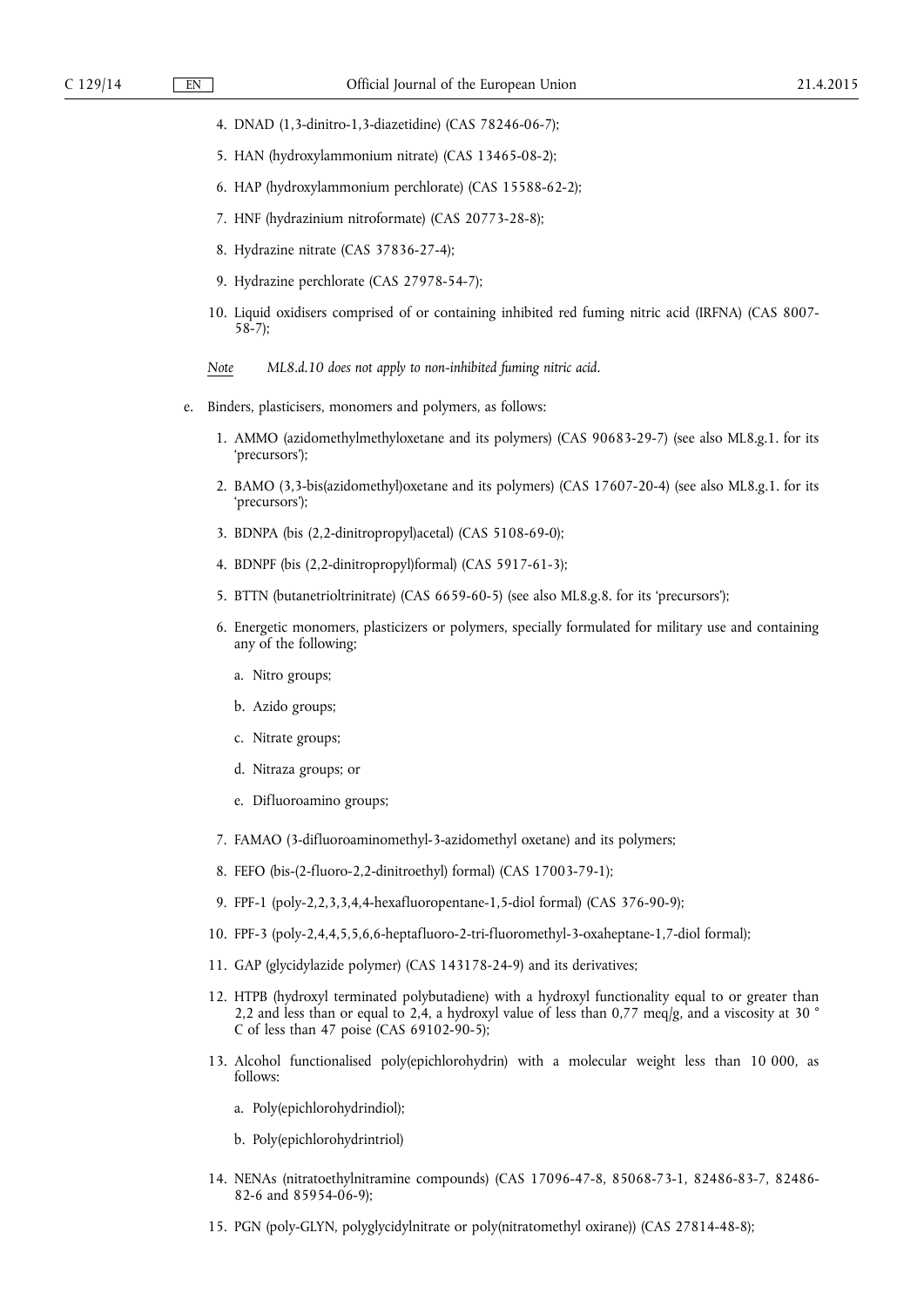- 16. Poly-NIMMO (poly nitratomethylmethyloxetane), poly-NMMO or poly(3-Nitratomethyl-3 methyloxetane) (CAS 84051-81-0);
- 17. Polynitroorthocarbonates;
- 18. TVOPA (1,2,3-tris[1,2-bis(difluoroamino)ethoxy] propane or tris vinoxy propane adduct) (CAS 53159-39-0);
- 19. 4,5 diazidomethyl-2-methyl-1,2,3-triazole (iso- DAMTR);
- 20. PNO (Poly(3-nitrato oxetane));
- f. 'Additives' as follows:
	- 1. Basic copper salicylate (CAS 62320-94-9);
	- 2. BHEGA (bis-(2-hydroxyethyl) glycolamide) (CAS 17409-41-5);
	- 3. BNO (butadienenitrileoxide);
	- 4. Ferrocene derivatives as follows:
		- a. Butacene (CAS 125856-62-4);
		- b. Catocene (2,2-bis-ethylferrocenyl propane) (CAS 37206-42-1);
		- c. Ferrocene carboxylic acids and ferrocene carboxylic acid esters;
		- d. n-butyl-ferrocene (CAS 31904-29-7);
		- e. Other adducted polymer ferrocene derivatives not specified elsewhere in ML8.f.4.;
		- f. Ethyl ferrocene (CAS 1273-89-8);
		- g. Propyl ferrocene;
		- h. Pentyl ferrocene (CAS 1274-00-6);
		- i. Dicyclopentyl ferrocene;
		- j. Dicyclohexyl ferrocene;
		- k. Diethyl ferrocene (CAS 1273-97-8);
		- l. Dipropyl ferrocene;
		- m. Dibutyl ferrocene (CAS 1274-08-4);
		- n. Dihexyl ferrocene (CAS 93894-59-8);
		- o. Acetyl ferrocene (CAS 1271-55-2)/1,1'-diacetyl ferrocene (CAS 1273-94-5);
	- 5. Lead beta-resorcylate (CAS 20936-32-7);
	- 6. Lead citrate (CAS 14450-60-3);
	- 7. Lead-copper chelates of beta-resorcylate or salicylates (CAS 68411-07-4);
	- 8. Lead maleate (CAS 19136-34-6);
	- 9. Lead salicylate (CAS 15748-73-9);
	- 10. Lead stannate (CAS 12036-31-6);
	- 11. MAPO (tris-1-(2-methyl)aziridinyl phosphine oxide) (CAS 57-39-6); BOBBA 8 (bis(2-methyl aziridinyl) 2-(2-hydroxypropanoxy) propylamino phosphine oxide); and other MAPO derivatives;
	- 12. Methyl BAPO (bis(2-methyl aziridinyl) methylamino phosphine oxide) (CAS 85068-72-0);
	- 13. N-methyl-p-nitroaniline (CAS 100-15-2);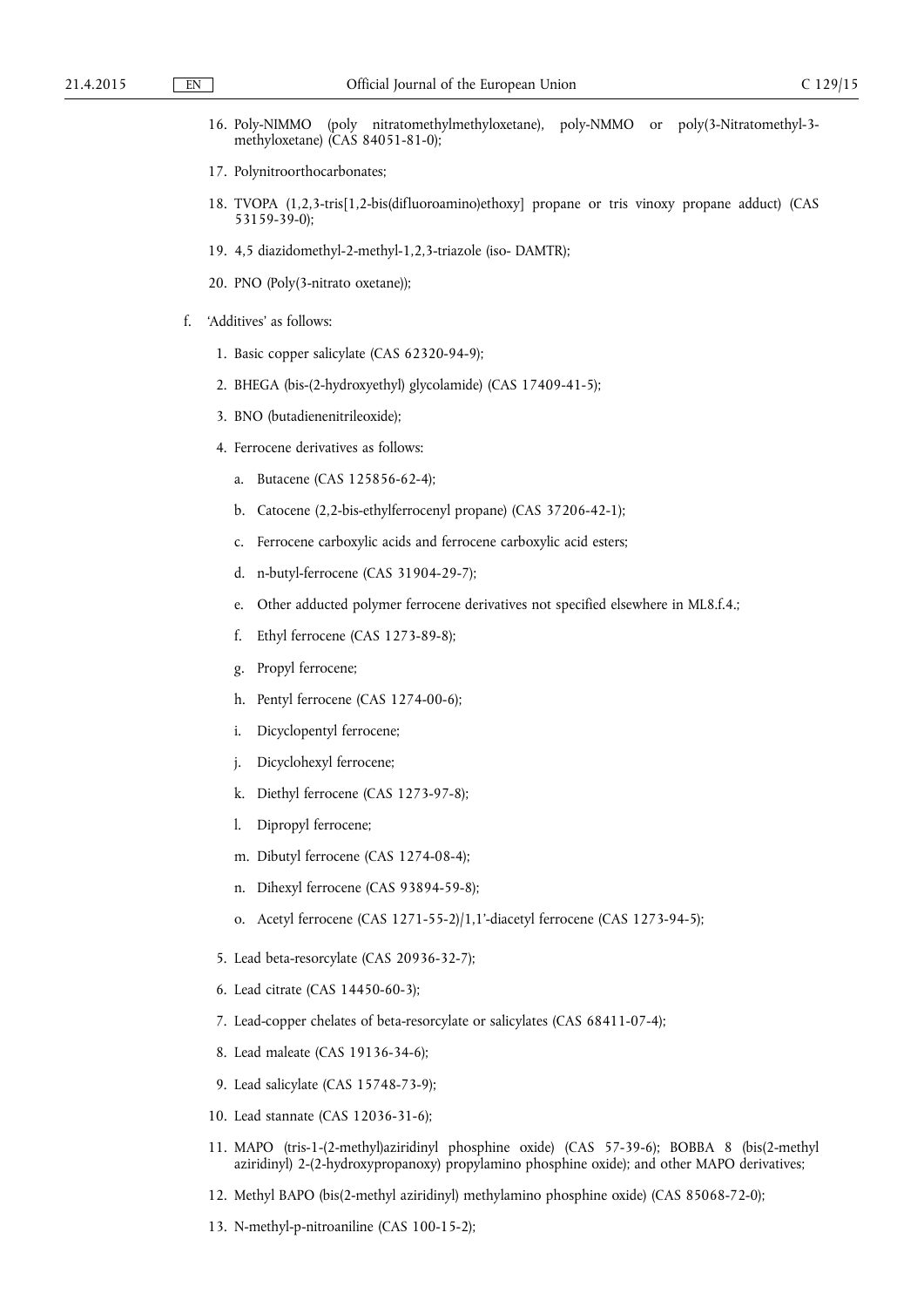- 14. 3-Nitraza-1,5-pentane diisocyanate (CAS 7406-61-9);
- 15. Organo-metallic coupling agents as follows:
	- a. Neopentyl[diallyl]oxy, tri[dioctyl]phosphato-titanate (CAS 103850-22-2); also known as titanium IV, 2,2[bis 2-propenolato-methyl, butanolato, tris (dioctyl) phosphato] (CAS 110438- 25-0); or LICA 12 (CAS 103850-22-2);
	- b. Titanium IV, [(2-propenolato-1) methyl, n-propanolatomethyl] butanolato-1, tris[dioctyl] pyrophosphate or KR3538;
	- c. Titanium IV, [(2-propenolato-1)methyl, n-propanolatomethyl] butanolato-1, tris(dioctyl) phosphate;
- 16. Polycyanodifluoroaminoethyleneoxide;
- 17. Bonding agents as follows:
	- a. 1,1R,1S-trimesoyl-tris(2-ethylaziridine) (HX-868, BITA) (CAS 7722-73-8);
	- b. Polyfunctional aziridine amides with isophthalic, trimesic, isocyanuric or trimethyladipic backbone also having a 2-methyl or 2-ethyl aziridine group;
	- *Note Item ML.8.f.17.b. includes:* 
		- *a. 1,1H-Isophthaloyl-bis(2-methylaziridine)(HX-752) (CAS 7652-64-4);*
		- *b. 2,4,6-tris(2-ethyl-1-aziridinyl)-1,3,5-triazine (HX-874) (CAS 18924-91-9);*
		- *c. 1,1′-trimethyladipoyl-bis(2-ethylaziridine) (HX-877)(CAS 71463-62-2).*
- 18. Propyleneimine (2-methylaziridine) (CAS 75-55-8);
- 19. Superfine iron oxide (Fe,O<sub>3</sub>) (CAS 1317-60-8) with a specific surface area more than 250 m<sup>2</sup>/g and an average particle size of 3,0 nm or less;
- 20. TEPAN (tetraethylenepentaamineacrylonitrile) (CAS 68412-45-3); cyanoethylated polyamines and their salts;
- 21. TEPANOL (tetraethylenepentaamineacrylonitrileglycidol) (CAS 68412-46-4); cyanoethylated polyamines adducted with glycidol and their salts;
- 22. TPB (triphenyl bismuth) (CAS 603-33-8);
- 23. TEPB (Tris (ethoxyphenyl) bismuth) (CAS 90591-48-3);
- g. 'Precursors' as follows:
	- *NB: In ML8.g. the references are to specified 'Energetic Materials' manufactured from these substances.*
	- 1. BCMO (3,3-bis(chloromethyl)oxetane) (CAS 78-71-7) (see also ML8.e.1. and e.2.);
	- 2. Dinitroazetidine-t-butyl salt (CAS 125735-38-8) (see also ML8.a.28.);
	- 3. Hexaazaisowurtzitane derivates including HBIW (hexabenzylhexaazaisowurtzitane) (CAS 124782- 15-6) (see also ML8.a.4.) and TAIW (tetraacetyldibenzylhexaazaisowurtzitane) (CAS 182763-60-6) (see also ML8.a.4.);
	- 4. Not used since 2013;
	- 5. TAT (1,3,5,7 tetraacetyl-1,3,5,7,-tetraaza cyclo-octane) (CAS 41378-98-7) (see also ML8.a.13.);
	- 6. 1,4,5,8-tetraazadecalin (CAS 5409-42-7) (see also ML8.a.27.);
	- 7. 1,3,5-trichlorobenzene (CAS 108-70-3) (see also ML8.a.23.);
	- 8. 1,2,4-trihydroxybutane (1,2,4-butanetriol) (CAS 3068-00-6) (see also ML8.e.5.);
	- 9. DADN (1,5-diacetyl-3,7-dinitro-1, 3, 5, 7-tetraaza-cyclooctane) (see also ML8.a.13.).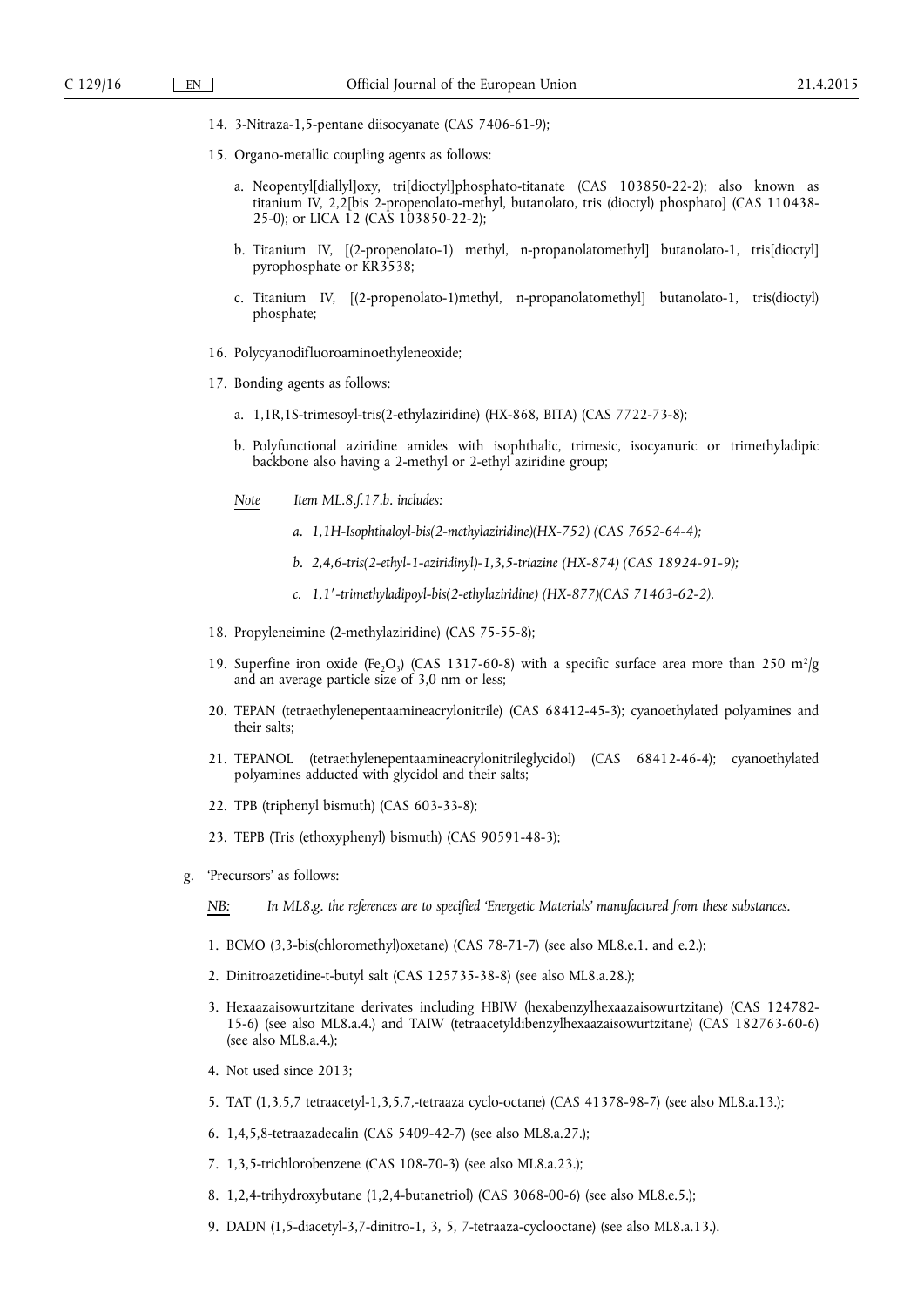*Note 1 ML8 does not apply to the following substances unless they are compounded or mixed with the 'energetic material' specified by ML8.a. or powdered metals specified by ML8.c.:* 

- *a. Ammonium picrate (CAS 131-74-8);*
- *b. Black powder;*
- *c. Hexanitrodiphenylamine (CAS 131-73-7);*
- *d. Difluoroamine(CAS 10405-27-3);*
- *e. Nitrostarch (CAS9056-38-6);*
- *f. Potassium nitrate (CAS 7757-79-1);*
- *g. Tetranitronaphthalene;*
- *h. Trinitroanisol;*
- *i. Trinitronaphthalene;*
- *j. Trinitroxylene;*
- *k. N-pyrrolidinone; 1-methyl-2-pyrrolidinone (CAS 872-50-4);*
- *l. Dioctylmaleate (CAS 142-16-5);*
- *m. Ethylhexylacrylate (CAS 103-11-7);*
- *n.* Triethylaluminium (TEA) (CAS 97-93-8), trimethylaluminium (TMA) (CAS 75-24-1), and other *pyrophoric metal alkyls and aryls of lithium, sodium, magnesium, zinc or boron;*
- *o. Nitrocellulose (CAS 9004-70-0);*
- *p. Nitroglycerin (or glyceroltrinitrate, trinitroglycerine) (NG) (CAS 55-63-0);*
- *q. 2,4,6-trinitrotoluene (TNT) (CAS 118-96-7);*
- *r. Ethylenediaminedinitrate (EDDN) (CAS 20829-66-7);*
- *s. Pentaerythritoltetranitrate (PETN) (CAS 78-11-5);*
- *t. Lead azide (CAS 13424-46-9), normal lead styphnate(CAS 15245-44-0) and basic lead styphnate (CAS 12403-82-6), and primary explosives or priming compositions containing azides or azide complexes;*
- *u. Triethyleneglycoldinitrate (TEGDN)(CAS 111-22-8);*
- *v. 2,4,6-trinitroresorcinol (styphnic acid) (CAS 82-71-3);*
- *w. Diethyldiphenylurea (CAS 85-98-3); dimethyldiphenylurea(CAS 611-92-7); methylethyldiphenyl urea [Centralites];*
- *x. N,N-diphenylurea (unsymmetrical diphenylurea) (CAS 603-54-3);*
- *y. Methyl-N,N-diphenylurea (methyl unsymmetrical diphenylurea)(CAS 13114-72-2);*
- *z. Ethyl-N,N-diphenylurea (ethyl unsymmetrical diphenylurea) (CAS 64544-71-4);*
- *aa. 2-Nitrodiphenylamine (2-NDPA)(CAS 119-75-5);*
- *bb. 4-Nitrodiphenylamine (4-NDPA)(CAS 836-30-6);*
- *cc. 2,2-dinitropropanol (CAS 918-52-5);*
- dd. Nitroguanidine (CAS 556-88-7) (see entry 1C011.d. on the EU Dual-Use List).
- *Note 2 ML8. does not apply to ammonium perchlorate (ML8.d.2.), NTO (ML8.a.18.) or catocene (ML8.f.4.b.), and meeting all of the following:* 
	- *a. Specially shaped and formulated for civil-use gas generation devices;*
	- *b. Compounded or mixed, with non-active thermoset binders or plasticizers, and having a mass of less than 250 g;*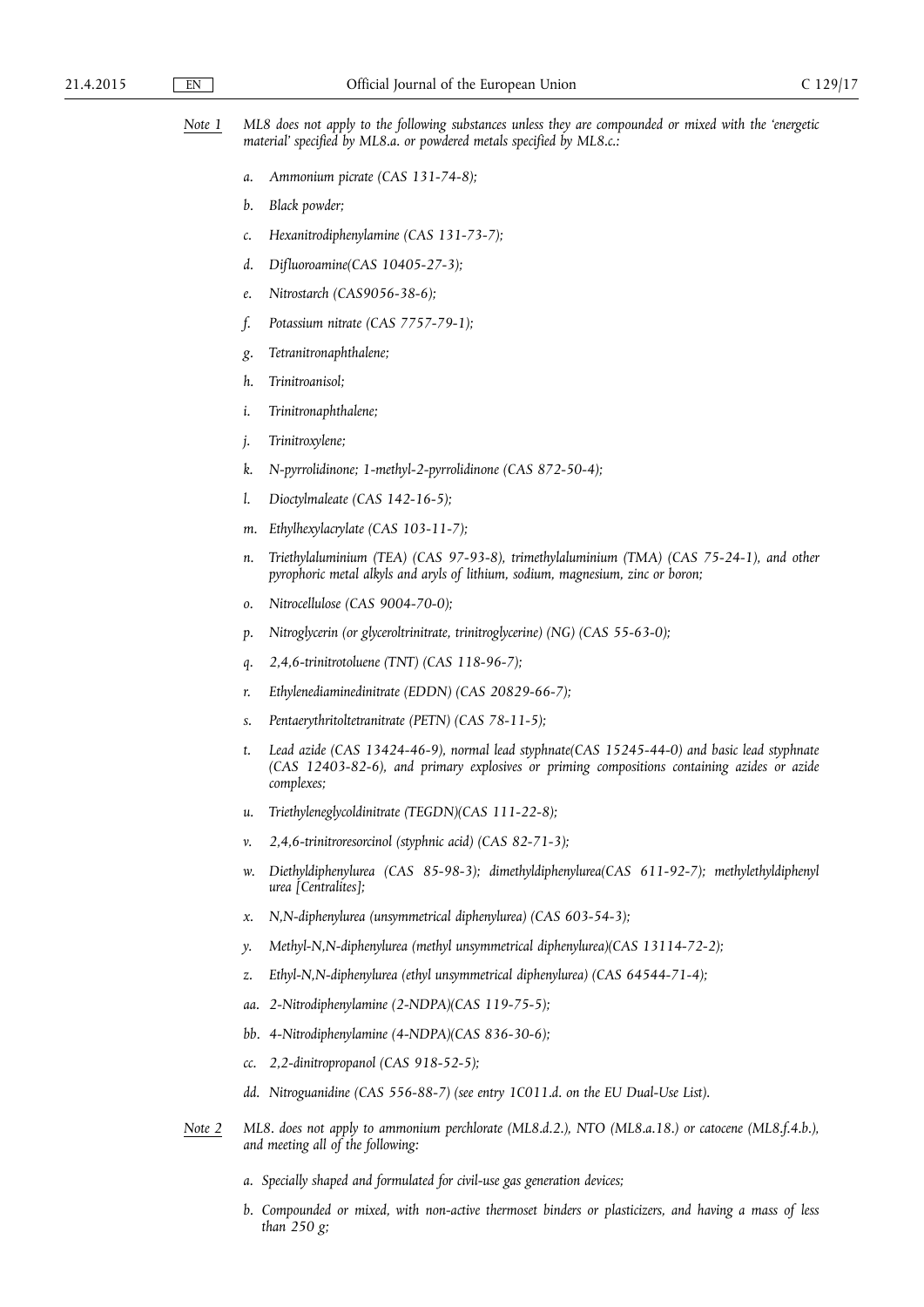- *c. Having a maximum of 80 % ammonium perchlorate (ML8.d.2.) in mass of active material;*
- *d. Having less than or equal to 4 g of NTO (ML8.a.18.); and*
- *e. Having less than or equal to 1 g of catocene (ML8.f.4.b.).*

### ML9 **Vessels of war (surface or underwater), special naval equipment, accessories, components and other surface vessels, as follows:**

- *NB: For guidance and navigation equipment, see ML11.*
- a. Vessels and components, as follows:
	- 1. Vessels (surface or underwater) specially designed or modified for military use, regardless of current state of repair or operating condition, and whether or not they contain weapon delivery systems or armour, and hulls or parts of hulls for such vessels, and components therefor specially designed for military use;
	- 2. Surface vessels, other than those specified in ML9.a.1., having any of the following, fixed or integrated into the vessel:
		- a. Automatic weapons specified in ML1., or weapons specified in ML2., ML4., ML12. or ML19., or 'mountings' or hard points for weapons having a calibre of 12,7 mm or greater;

### *Technical Note*

*'Mountings' refers to weapon mounts or structural strengthening for the purpose of installing weapons.* 

- b. Fire control systems specified in ML5.;
- c. Having all of the following:
	- 1. 'Chemical, Biological, Radiological and Nuclear (CBRN) protection'; and
	- 2. 'Pre-wet or wash down system' designed for decontamination purposes; or

#### *Technical Notes*

- *1. 'CBRN protection' is a self contained interior space containing features such as over-pressurization, isolation of ventilation systems, limited ventilation openings with CBRN filters and limited personnel access points incorporating air-locks.*
- *2. 'Pre-wet or wash down system' is a seawater spray system capable of simultaneously wetting the exterior superstructure and decks of a vessel.*
- d. Active weapon countermeasure systems specified in ML4.b., ML5.c. or ML11.a. and having any of the following:
	- 1. 'CBRN protection';
	- 2. Hull and superstructure, specially designed to reduce the radar cross section;
	- 3. Thermal signature reduction devices, (e.g., an exhaust gas cooling system), excluding those specially designed to increase overall power plant efficiency or to reduce the environmental impact; or
	- 4. A degaussing system designed to reduce the magnetic signature of the whole vessel;
- b. Engines and propulsion systems, as follows, specially designed for military use and components therefor specially designed for military use:
	- 1. Diesel engines specially designed for submarines and having all of the following:
		- a. Power output of 1,12 MW (1 500 hp) or more; and
		- b. Rotary speed of 700 rpm or more;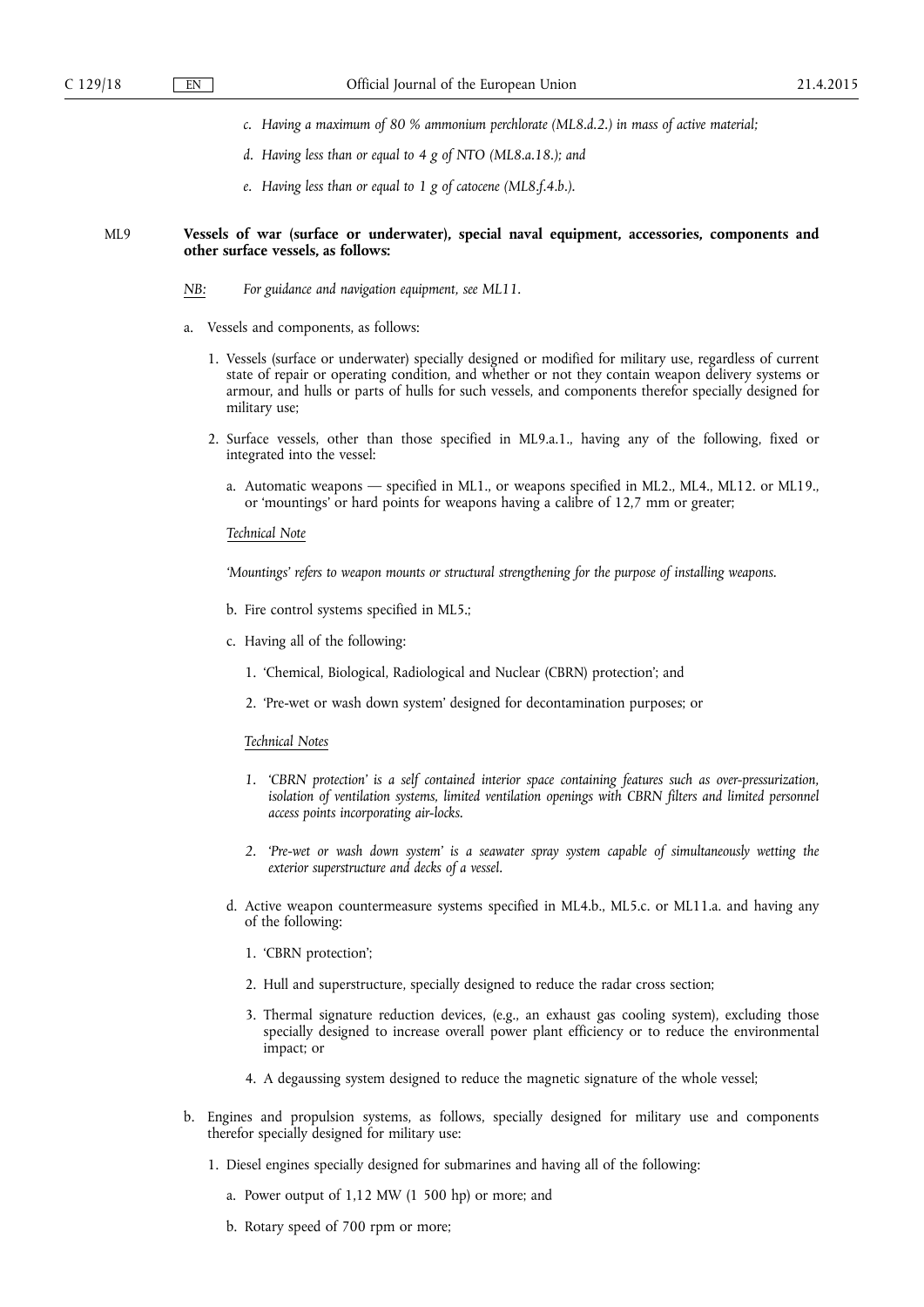- 2. Electric motors specially designed for submarines and having all of the following:
	- a. Power output of more than 0,75 MW (1 000 hp);
	- b. Quick reversing;
	- c. Liquid cooled; and
	- d. Totally enclosed;
- 3. Non-magnetic diesel engines having all of the following:
	- a. Power output of 37,3 kW (50 hp) or more; and
	- b. Non-magnetic content in excess of 75 % of total mass;
- 4. 'Air Independent Propulsion' (AIP) systems specially designed for submarines;

*Technical Note* 

*'Air Independent Propulsion' (AIP) allows a submerged submarine to operate its propulsion system, without access to atmospheric oxygen, for a longer time than the batteries would have otherwise allowed. For the purposes of ML9.b.4., AIP does not include nuclear power.* 

- c. Underwater detection devices, specially designed for military use, controls therefor and components therefor specially designed for military use;
- d. Anti-submarine nets and anti-torpedo nets, specially designed for military use;
- e. Not used since 2003;
- f. Hull penetrators and connectors, specially designed for military use, that enable interaction with equipment external to a vessel, and components therefor specially designed for military use;
	- *Note ML9.f. includes connectors for vessels which are of the single-conductor, multi-conductor, coaxial or waveguide type, and hull penetrators for vessels, both of which are capable of remaining impervious to leakage from without and of retaining required characteristics at marine depths exceeding 100 m; and fibre-optic connectors and optical hull penetrators, specially designed for 'laser' beam transmission, regardless of depth. ML9.f. does not apply to ordinary propulsive shaft and hydrodynamic control-rod hull penetrators.*
- Silent bearings having any of the following, components therefor and equipment containing those bearings, specially designed for military use:
	- 1. Gas or magnetic suspension;
	- 2. Active signature controls; or
	- 3. Vibration suppression controls.

# ML10 **'Aircraft', 'lighter-than-air vehicles', Unmanned Aerial Vehicles ('UAVs'), aero-engines and 'aircraft' equipment, related equipment, and components, as follows, specially designed or modified for military use:**

- *NB: For guidance and navigation equipment, see ML11.*
- a. Manned 'aircraft' and 'lighter-than-air vehicles', and specially designed components therefor;
- b. Not used since 2011;
- c. Unmanned aircraft and related equipment, as follows, and specially designed components therefor:
	- 1. 'UAVs', Remotely Piloted Air Vehicles (RPVs), autonomous programmable vehicles and unmanned 'lighter-than-air vehicles';
	- 2. Launchers, recovery equipment and ground support equipment;
	- 3. Equipment designed for command or control;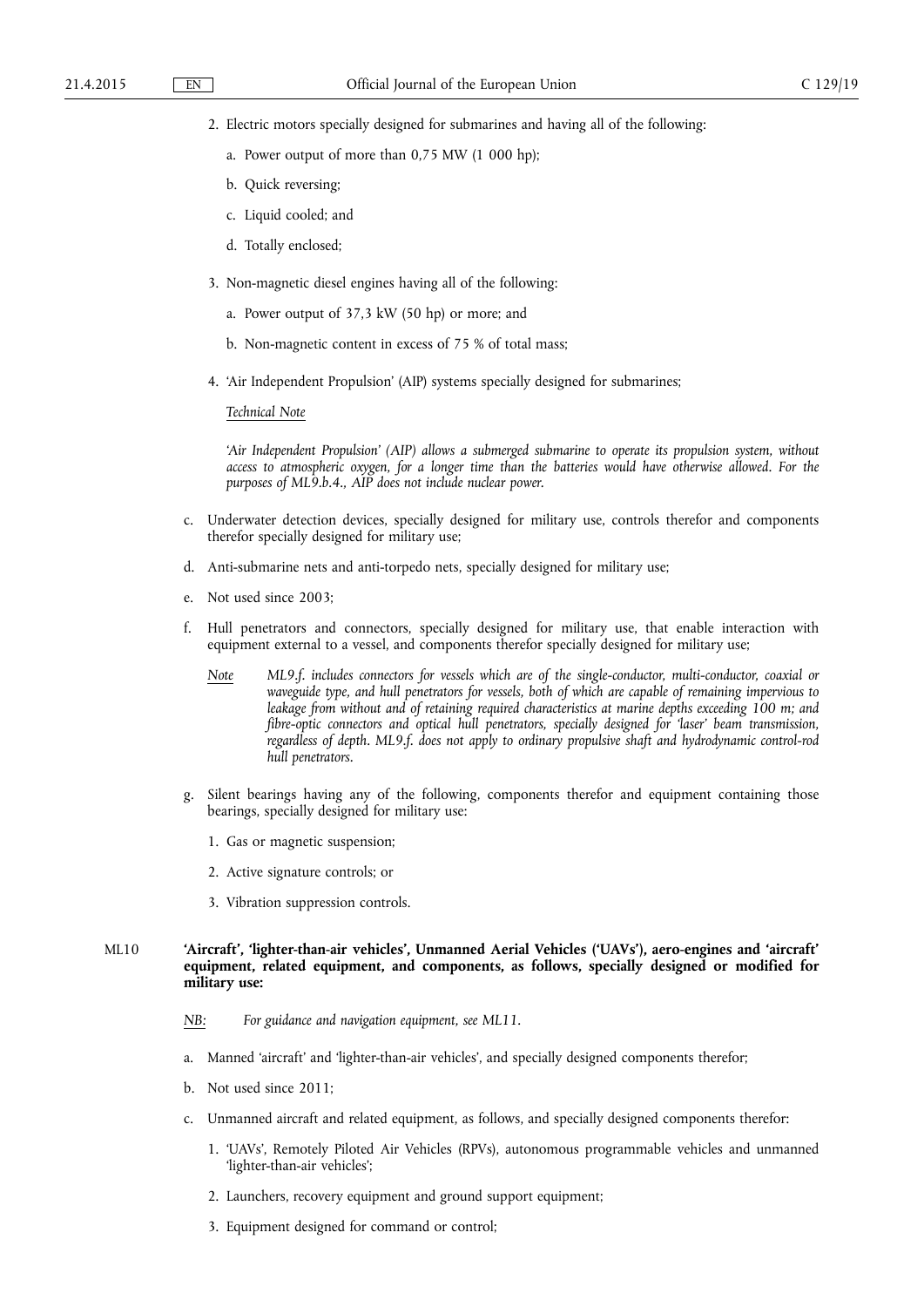- d. Propulsion aero-engines and specially designed components therefor;
- e. Airborne refuelling equipment specially designed or modified for any of the following, and specially designed components therefor:
	- 1. 'Aircraft' specified by ML10.a.; or
	- 2. Unmanned aircraft specified by ML10.c.;
- f. 'Ground equipment' specially designed for aircraft specified by ML10.a. or aero-engines specified by ML10.d.;

*Technical Note* 

*'Ground equipment' includes pressure refuelling equipment and equipment designed to facilitate operations in confined areas.* 

- g. Aircrew life support equipment, aircrew safety equipment and other devices for emergency escape, not specified in ML10.a., designed for 'aircraft' specified by ML10.a.;
	- *Note ML10.g. does not control aircrew helmets that do not incorporate, or have mountings or fittings for, equipment specified in the EU Common Military List.*
	- *NB: For helmets see also ML13.c.*
- h. Parachutes, paragliders and related equipment, as follows, and specially designed components therefor:
	- 1. Parachutes not specified elsewhere in the EU Common Military List;
	- 2. Paragliders;
	- 3. Equipment specially designed for high altitude parachutists (e.g. suits, special helmets, breathing systems, navigation equipment);
- i. Controlled opening equipment or automatic piloting systems, designed for parachuted loads.
	- *Note 1 ML10.a. does not apply to 'aircraft' and 'lighter-than-air vehicles' or variants of those 'aircraft' specially designed for military use, and which are all of the following:* 
		- *a. Not a combat aircraft;*
		- *b. Not configured for military use and not fitted with equipment or attachments specially designed or modified for military use; and*
		- *c. Certified for civil use by civil aviation authorities of one or more EU Member States or Wassenaar Arrangement Participating States.*
	- *Note 2 ML10.d. does not apply to:* 
		- *a. Aero-engines designed or modified for military use which have been certified for civil use by civil aviation authorities of one or more EU Member States or Wassenaar Arrangement Participating States for use in 'civil aircraft', or specially designed components therefor;*
		- *b. Reciprocating engines or specially designed components therefor, except those specially designed for 'UAVs'.*
	- *Note 3 For the purposes of ML10.a. and ML10.d., specially designed components and related equipment for non-military 'aircraft' or aero-engines modified for military use applies only to those military components and to military related equipment required for the modification to military use.*
	- *Note 4 For the purposes of ML10.a., military use includes: combat, military reconnaissance, assault, military training, logistics support, and transporting and airdropping troops or military equipment.*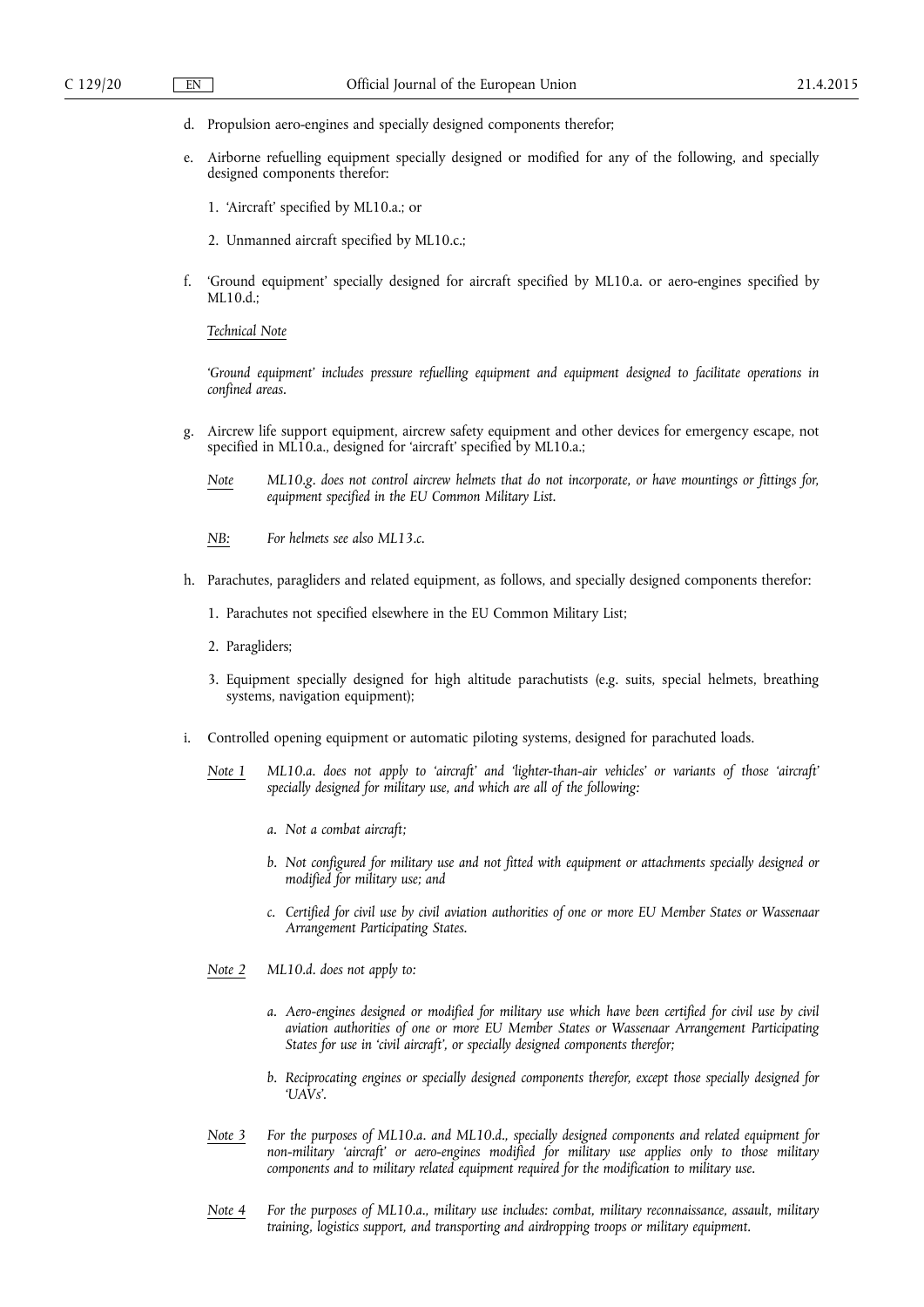- *Note 5 ML10.a. does not apply to 'aircraft' that meet all of the following:* 
	- *a. Were first manufactured before 1946;*
	- *b. Do not incorporate items specified by the EU Common Military List, unless the items are required to meet safety or airworthiness standards of civil aviation authorities of one or more EU Member States or Wassenaar Arrangement Participating States; and*
	- *c. Do not incorporate weapons specified by the EU Common Military List, unless inoperable and incapable of being returned to operation.*

# ML11 **Electronic equipment, 'spacecraft' and components, not specified elsewhere on the EU Common Military List, as follows:**

- a. Electronic equipment specially designed for military use and specially designed components therefor;
	- *Note ML11.a. includes:* 
		- *a. Electronic countermeasure and electronic counter-countermeasure equipment (i.e. equipment designed to introduce extraneous or erroneous signals into radar or radio communication receivers or otherwise hinder the reception, operation or effectiveness of adversary electronic receivers including their countermeasure equipment), including jamming and counter-jamming equipment;*
		- *b. Frequency agile tubes;*
		- *c. Electronic systems or equipment, designed either for surveillance and monitoring of the electromagnetic spectrum for military intelligence or security purposes or for counteracting such surveillance and monitoring;*
		- *d. Underwater countermeasures, including acoustic and magnetic jamming and decoy, equipment designed to introduce extraneous or erroneous signals into sonar receivers;*
		- *e. Data processing security equipment, data security equipment and transmission and signalling line security equipment, using ciphering processes;*
		- *f. Identification, authentification and keyloader equipment and key management, manufacturing and distribution equipment;*
		- *g. Guidance and navigation equipment;*
		- *h. Digital troposcatter-radio communications transmission equipment;*
		- *i. Digital demodulators specially designed for signals intelligence;*
		- *j. 'Automated command and control systems'.*
		- *NB: For 'software' associated with military 'Software' Defined Radio (SDR), see ML21.*
- b. Global Navigation Satellite Systems (GNSS) jamming equipment and specially designed components therefor;
- c. 'Spacecraft' specially designed or modified for military use, and 'spacecraft' components specially designed for military use.

# ML12 **High velocity kinetic energy weapon systems and related equipment, as follows, and specially designed components therefor:**

- a. Kinetic energy weapon systems specially designed for destruction or effecting mission-abort of a target;
- b. Specially designed test and evaluation facilities and test models, including diagnostic instrumentation and targets, for dynamic testing of kinetic energy projectiles and systems.
- *NB: For weapon systems using sub-calibre ammunition or employing solely chemical propulsion, and ammunition therefor, see ML1 to ML4.*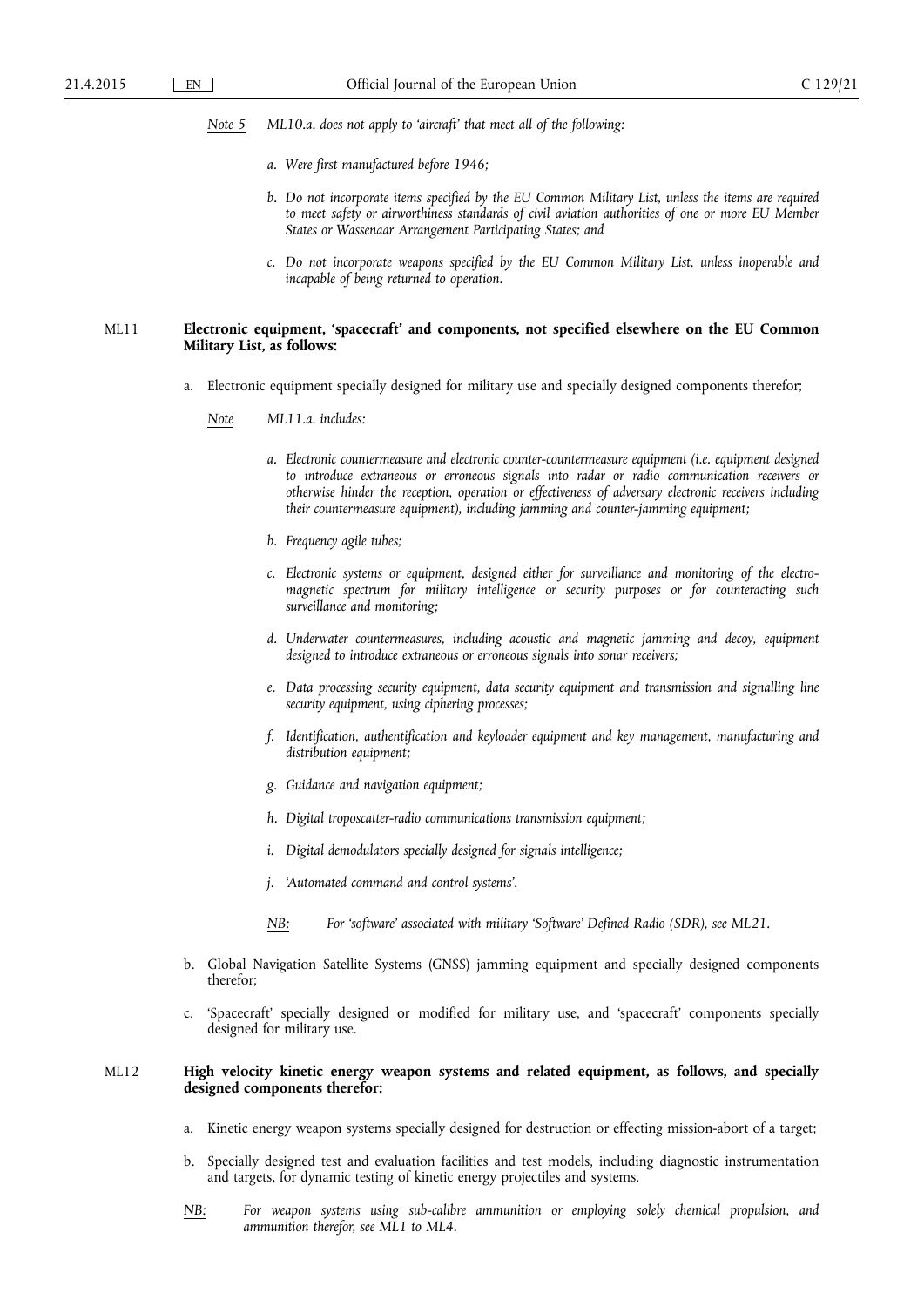*Note 1 ML12 includes the following when specially designed for kinetic energy weapon systems:* 

- *a. Launch propulsion systems capable of accelerating masses larger than 0,1 g to velocities in excess of 1,6 km/s, in single or rapid fire modes;*
- *b. Prime power generation, electric armour, energy storage (e.g., high energy storage capacitors), thermal management, conditioning, switching or fuel-handling equipment; and electrical interfaces between power supply, gun and other turret electric drive functions;* 
	- *NB: See also 3A001.e.2. on the EU Dual-Use List for high energy storage capacitors.*
- *c. Target acquisition, tracking, fire control or damage assessment systems;*
- *d. Homing seeker, guidance or divert propulsion (lateral acceleration) systems for projectiles.*
- *Note 2 ML12 applies to weapon systems using any of the following methods of propulsion:* 
	- *a. Electromagnetic;*
	- *b. Electrothermal;*
	- *c. Plasma;*
	- *d. Light gas; or*
	- *e. Chemical (when used in combination with any of the above).*

# ML13 **Armoured or protective equipment, constructions and components, as follows:**

- a. Metallic or non-metallic armoured plate, having any of the following:
	- 1. Manufactured to comply with a military standard or specification; or
	- 2. Suitable for military use;
	- *NB: For body armour plate, see ML13.d.2.*
- b. Constructions of metallic or non-metallic materials, or combinations thereof, specially designed to provide ballistic protection for military systems, and specially designed components therefor;
- c. Helmets manufactured according to military standards or specifications, or comparable national standards, and specially designed components therefor, (i.e. helmet shell, liner and comfort pads);
- d. Body armour or protective garments, and components therefor, as follows:
	- 1. Soft body armour or protective garments, manufactured to military standards or specifications, or to their equivalents, and specially designed components therefor;
		- *Note For the purposes of ML13.d.1., military standards or specifications include, at a minimum, specifications for fragmentation protection.*
	- 2. Hard body armour plates providing ballistic protection equal to or greater than level III (NIJ 0101.06, July 2008) or national equivalents.
- *Note 1 ML13.b. includes materials specially designed to form explosive reactive armour or to construct military shelters.*
- *Note 2 ML13.c. does not apply to conventional steel helmets, neither modified or designed to accept, nor equipped with any type of accessory device.*
- *Note 3 ML13.c. and d. do not apply to helmets, body armour or protective garments, when accompanying their user for the user's own personal protection.*
- *Note 4 The only helmets specially designed for bomb disposal personnel that are specified by ML13. are those specially designed for military use.*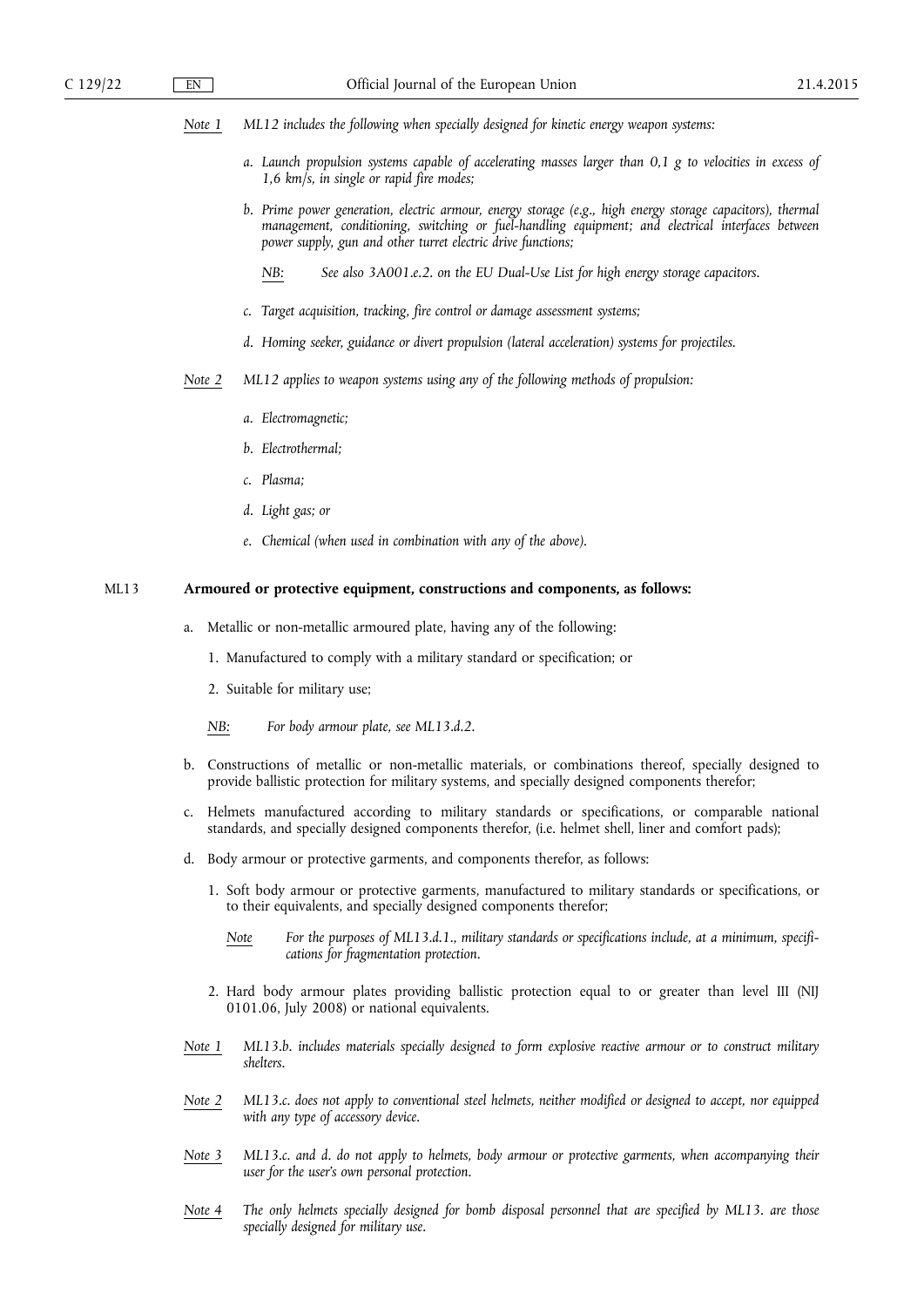- *NB: 1 See also entry 1A005 on the EU Dual-Use List.*
- *NB: 2 For 'fibrous or filamentary materials' used in the manufacture of body armour and helmets, see entry 1C010 on the EU Dual Use List.*

# ML14 **'Specialised equipment for military training' or for simulating military scenarios, simulators specially designed for training in the use of any firearm or weapon specified by ML1 or ML2, and specially designed components and accessories therefor.**

# *Technical Note*

*The term 'specialised equipment for military training' includes military types of attack trainers, operational flight trainers, radar target trainers, radar target generators, gunnery training devices, anti-submarine warfare trainers, flight simulators (including human-rated centrifuges for pilot/astronaut training), radar trainers, instrument flight trainers, navigation trainers, missile launch trainers, target equipment, drone 'aircraft', armament trainers, pilotless 'aircraft' trainers, mobile training units and training equipment for ground military operations.* 

- *Note 1 ML14 includes image generating and interactive environment systems for simulators, when specially designed or modified for military use.*
- *Note 2 ML14 does not apply to equipment specially designed for training in the use of hunting or sporting weapons.*

## ML15 **Imaging or countermeasure equipment, as follows, specially designed for military use, and specially designed components and accessories therefor:**

- a. Recorders and image processing equipment;
- b. Cameras, photographic equipment and film processing equipment;
- c. Image intensifier equipment;
- d. Infrared or thermal imaging equipment;
- e. Imaging radar sensor equipment;
- f. Countermeasure or counter-countermeasure equipment, for the equipment specified by ML15.a. to ML15.e.
- *Note ML15.f. includes equipment designed to degrade the operation or effectiveness of military imaging systems or to minimize such degrading effects.*
- *Note 1 In ML15, the term specially designed components includes the following when specially designed for military use:* 
	- *a. Infrared image converter tubes;*
	- *b. Image intensifier tubes (other than first generation);*
	- *c. Microchannel plates;*
	- *d. Low-light-level television camera tubes;*
	- *e. Detector arrays (including electronic interconnection or read out systems);*
	- *f. Pyroelectric television camera tubes;*
	- *g. Cooling systems for imaging systems;*
	- *h. Electrically triggered shutters of the photochromic or electro-optical type having a shutter speed of less than 100 μs, except in the case of shutters which are an essential part of a high-speed camera;*
	- *i. Fibre optic image inverters;*
	- *j. Compound semiconductor photocathodes.*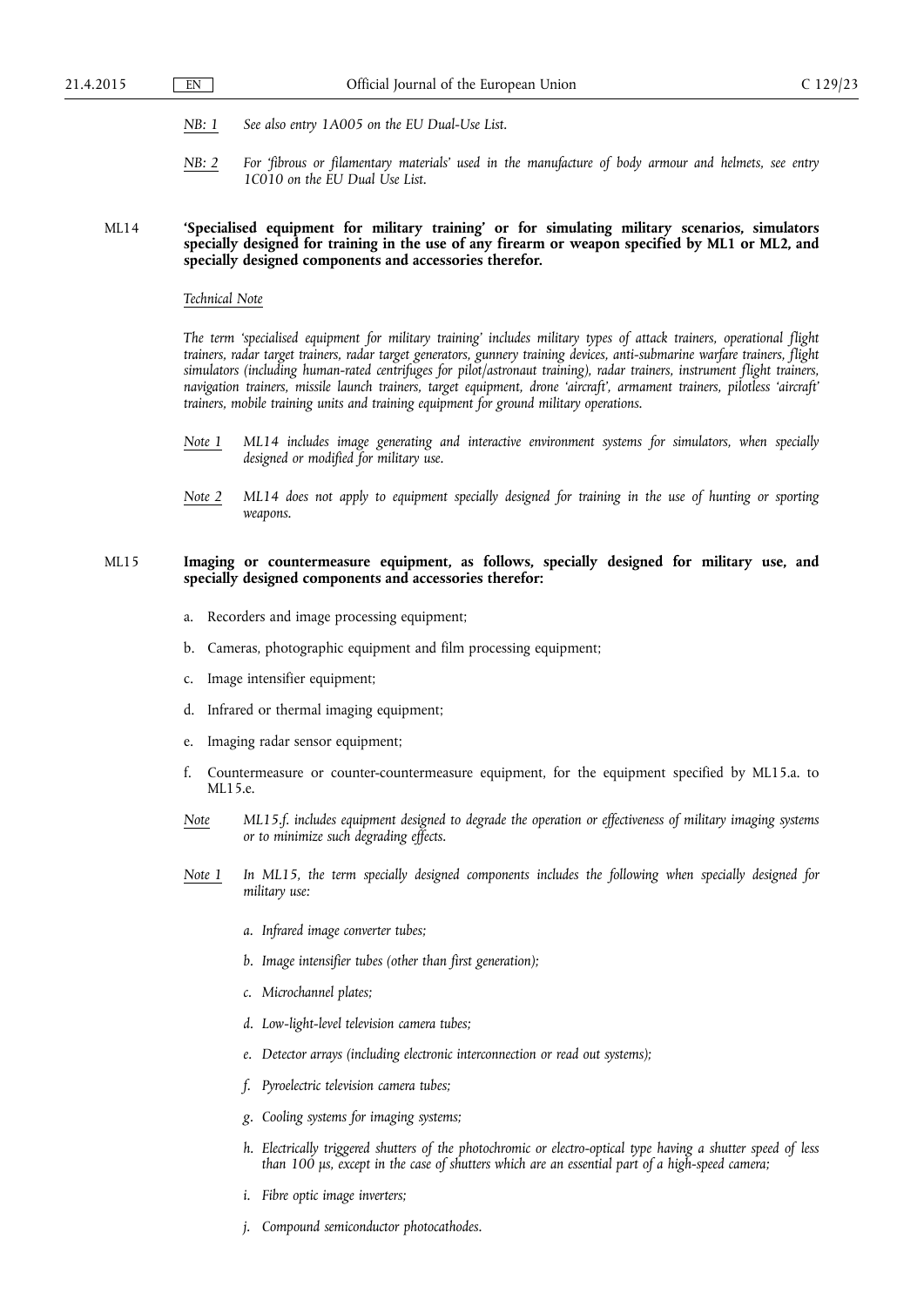- *Note 2 ML15 does not apply to 'first generation image intensifier tubes' or equipment specially designed to incorporate 'first generation image intensifier tube'.* 
	- *NB: For the classification of weapons sights incorporating 'first generation image intensifier tubes' see ML1., ML2. and ML5.a.*
	- *NB: See also entries 6A002.a.2. and 6A002.b. on the EU Dual-Use List.*

# ML16 **Forgings, castings and other unfinished products, specially designed for items specified by ML1 to ML4, ML6, ML9, ML10, ML12 or ML19.**

*Note ML16. applies to unfinished products when they are identifiable by material composition, geometry or function.* 

# ML17 **Miscellaneous equipment, materials and 'libraries', as follows, and specially designed components therefor:**

- a. Diving and underwater swimming apparatus, specially designed or modified for military use, as follows:
	- 1. Self-contained diving rebreathers, closed or semi-closed circuit;
	- 2. Underwater swimming apparatus specially designed for use with the diving apparatus specified in ML 17.a.1.;
	- *NB: See also 8A002.q. on the EU Dual-Use List.*
- b. Construction equipment specially designed for military use;
- c. Fittings, coatings and treatments, for signature suppression, specially designed for military use;
- d. Field engineer equipment specially designed for use in a combat zone;
- e. 'Robots', 'robot' controllers and 'robot' 'end-effectors', having any of the following characteristics:
	- 1. Specially designed for military use;
	- 2. Incorporating means of protecting hydraulic lines against externally induced punctures caused by ballistic fragments (e.g. incorporating self-sealing lines) and designed to use hydraulic fluids with flash points higher than 839 K (566 °C); or
	- 3. Specially designed or rated for operating in an electro magnetic pulse (EMP) environment;

# *Technical Note*

*Electro-magnetic pulse does not refer to unintentional interference caused by electromagnetic radiation from nearby equipment (e.g. machinery, appliances or electronics) or lightning.* 

- f. 'Libraries' specially designed or modified for military use with systems, equipment or components, specified by the EU Common Military List;
- g. Nuclear power generating equipment or propulsion equipment, including 'nuclear reactors', specially designed for military use and components therefor specially designed or 'modified' for military use;
- h. Equipment and material, coated or treated for signature suppression, specially designed for military use, other than those specified elsewhere in the EU Common Military List;
- i. Simulators specially designed for military 'nuclear reactors';
- j. Mobile repair shops specially designed or 'modified' to service military equipment;
- k. Field generators specially designed or 'modified' for military use;
- l. Containers specially designed or 'modified' for military use;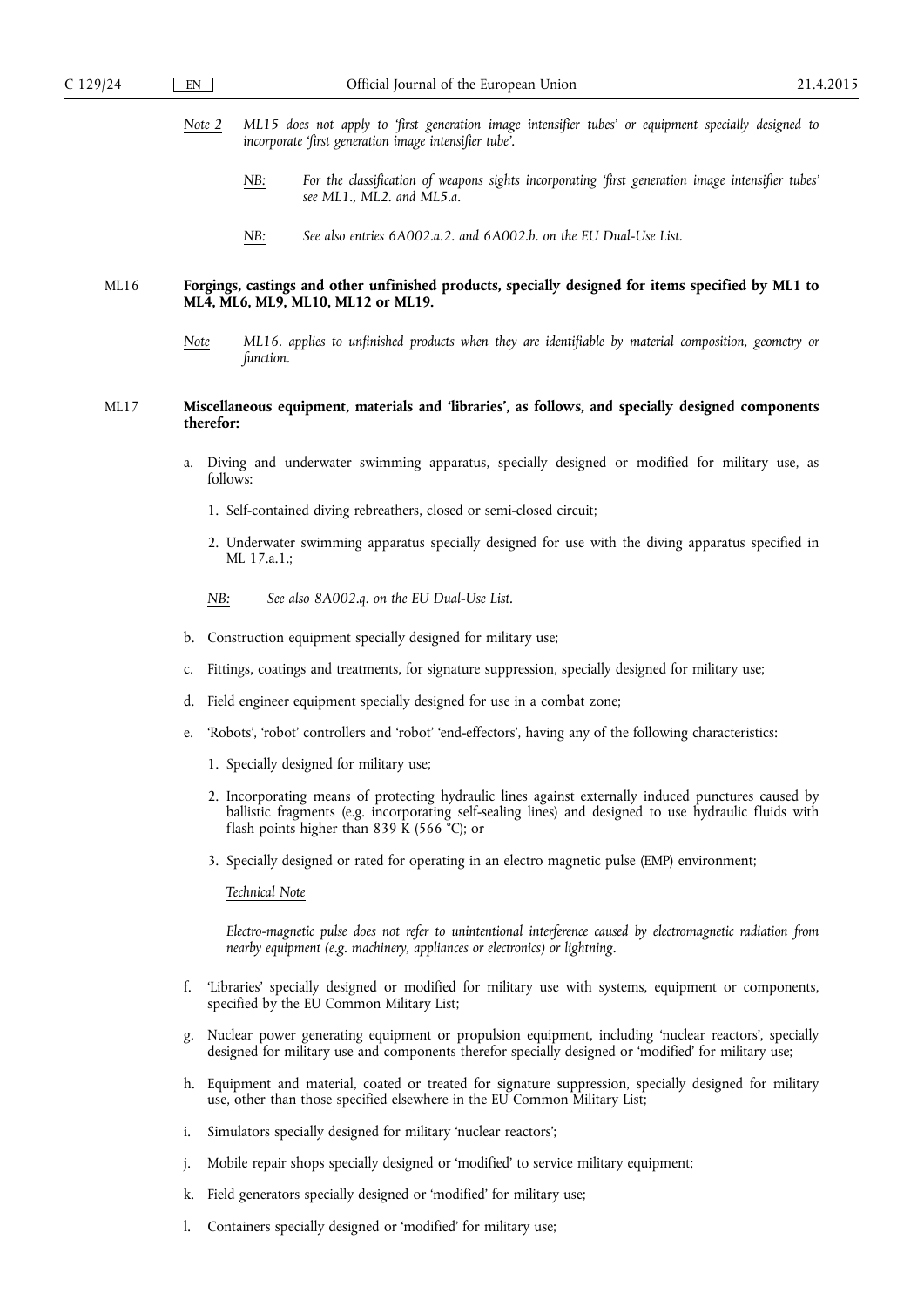- m. Ferries, other than those specified elsewhere in the EU Common Military List, bridges and pontoons, specially designed for military use;
- n. Test models specially designed for the 'development' of items specified by ML4, ML6, ML9 or ML10;
- o. Laser protection equipment (e.g. eye and sensor protection) specially designed for military use;
- p. 'Fuel cells' other than those specified elsewhere in the EU Common Military List, specially designed or 'modified' for military use.

#### *Technical Notes*

- *1. Not used since 2014.*
- *2. For the purpose of ML17, 'modified' means any structural, electrical, mechanical, or other change that provides a non-military item with military capabilities equivalent to an item which is specially designed for military use.*

#### ML18 **'Production' equipment and components, as follows:**

- Specially designed or modified 'production' equipment for the 'production' of products specified by the EU Common Military List, and specially designed components therefor;
- b. Specially designed environmental test facilities and specially designed equipment therefor, for the certification, qualification or testing of products specified by the EU Common Military List.

#### *Technical Note*

*For the purposes of ML18, the term 'production' includes design, examination, manufacture, testing and checking.* 

*Note ML18.a. and ML18.b. include the following equipment:* 

- *a. Continuous nitrators;*
- *b. Centrifugal testing apparatus or equipment having any of the following:* 
	- *1. Driven by a motor or motors having a total rated horsepower of more than 298 kW (400 hp);*
	- *2. Capable of carrying a payload of 113 kg or more; or*
	- *3. Capable of exerting a centrifugal acceleration of 8 g or more on a payload of 91 kg or more;*
- *c. Dehydration presses;*
- *d. Screw extruders specially designed or modified for military explosive extrusion;*
- *e. Cutting machines for the sizing of extruded propellants;*
- *f. Sweetie barrels (tumblers) 1,85 m or more in diameter and having over 227 kg product capacity;*
- *g. Continuous mixers for solid propellants;*
- *h. Fluid energy mills for grinding or milling the ingredients of military explosives;*
- *i.* Equipment to achieve both sphericity and uniform particle size in metal powder listed in ML8.c.8.;
- *j. Convection current converters for the conversion of materials listed in ML8.c.3.*

# ML19 **Directed Energy Weapon (DEW) systems, related or countermeasure equipment and test models, as follows, and specially designed components therefor:**

- a. 'Laser' systems specially designed for destruction or effecting mission-abort of a target;
- b. Particle beam systems capable of destruction or effecting mission-abort of a target;
- c. High power Radio-Frequency (RF) systems capable of destruction or effecting mission-abort of a target;
- d. Equipment specially designed for the detection or identification of, or defence against, systems specified by ML19.a. to ML19.c.;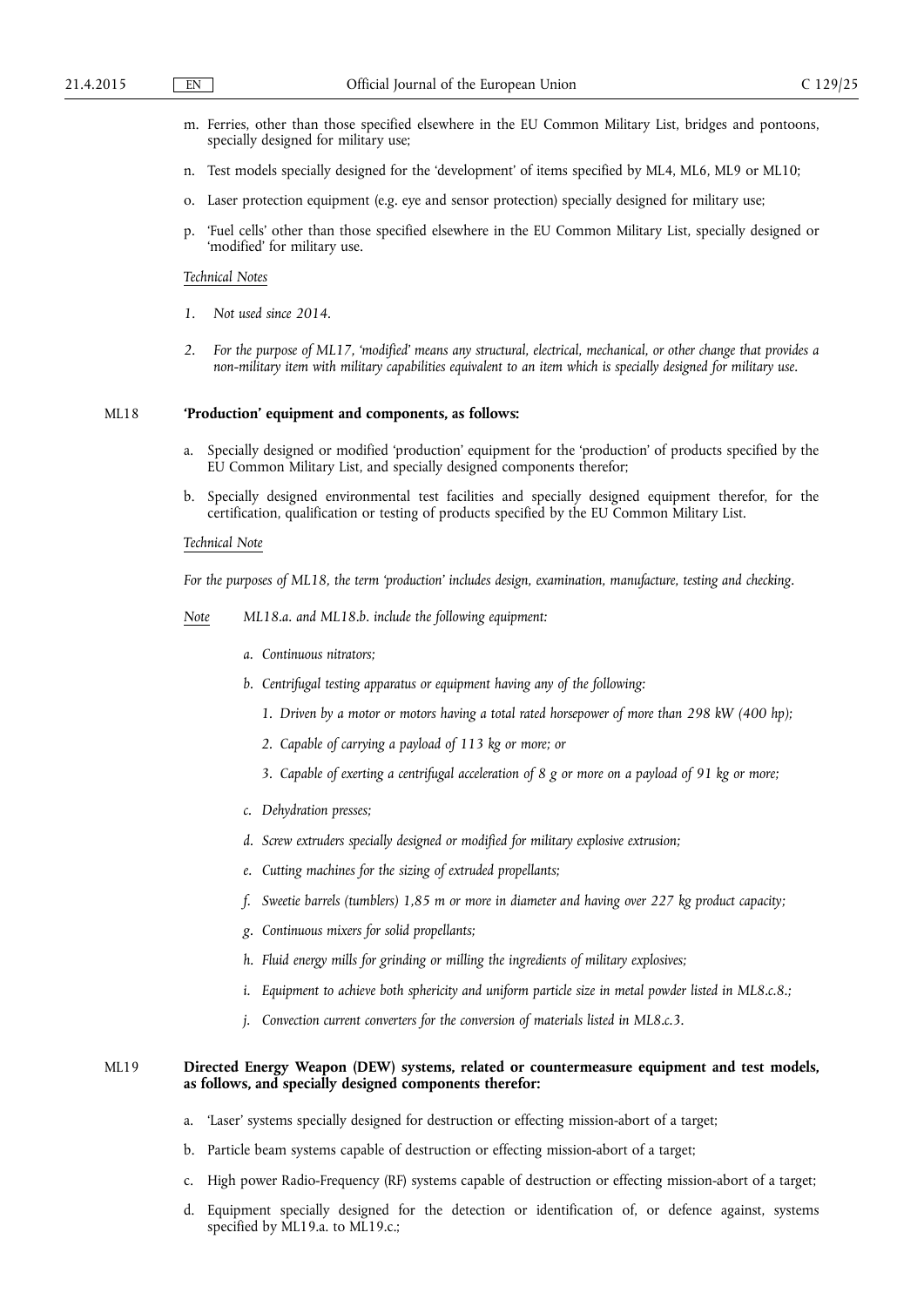- e. Physical test models for the systems, equipment and components, specified by ML19.;
- f. 'Laser' systems specially designed to cause permanent blindness to unenhanced vision, i.e. to the naked eye or to the eye with corrective eyesight devices.
- *Note 1 DEW systems specified by ML19 include systems whose capability is derived from the controlled application of:* 
	- *a. 'Lasers' of sufficient power to effect destruction similar to the manner of conventional ammunition;*
	- *b. Particle accelerators which project a charged or neutral particle beam with destructive power;*
	- *c. High pulsed power or high average power radio frequency beam transmitters, which produce fields sufficiently intense to disable electronic circuitry at a distant target.*
- *Note 2 ML19 includes the following when specially designed for DEW systems:* 
	- *a. Prime power generation, energy storage, switching, power conditioning or fuel-handling equipment;*
	- *b. Target acquisition or tracking systems;*
	- *c. Systems capable of assessing target damage, destruction or mission-abort;*
	- *d. Beam-handling, propagation or pointing equipment;*
	- *e. Equipment with rapid beam slew capability for rapid multiple target operations;*
	- *f. Adaptive optics and phase conjugators;*
	- *g. Current injectors for negative hydrogen ion beams;*
	- *h. 'Space-qualified' accelerator components;*
	- *i. Negative ion beam funnelling equipment;*
	- *j. Equipment for controlling and slewing a high energy ion beam;*
	- *k. 'Space qualified' foils for neutralising negative hydrogen isotope beams.*

# ML20 **Cryogenic and 'superconductive' equipment, as follows, and specially designed components and accessories therefor:**

- Equipment specially designed or configured to be installed in a vehicle for military ground, marine, airborne or space applications, capable of operating while in motion and of producing or maintaining temperatures below 103 K  $(-170^{\circ}$ C);
	- *Note ML20.a. includes mobile systems incorporating or employing accessories or components manufactured from non-metallic or non-electrical conductive materials, such as plastics or epoxy-impregnated materials.*
- b. 'Superconductive' electrical equipment (rotating machinery and transformers) specially designed or configured to be installed in a vehicle for military ground, marine, airborne or space applications, and capable of operating while in motion.
	- *Note ML20.b. does not apply to direct current hybrid homopol ar generators that have single-pole normal metal armatures which rotate in a magnetic field produced by superconducting windings, provided those windings are the only superconducting components in the generator.*

# ML21 **'Software' as follows:**

- a. 'Software' specially designed or modified for any of the following:
	- 1. 'Development', 'production', operation or maintenance of equipment specified by the EU Common Military List;
	- 2. 'Development' or 'production' of materials specified by the EU Common Military List; or
	- 3. 'Development', 'production', operation or maintenance of 'software' specified by the EU Common Military List.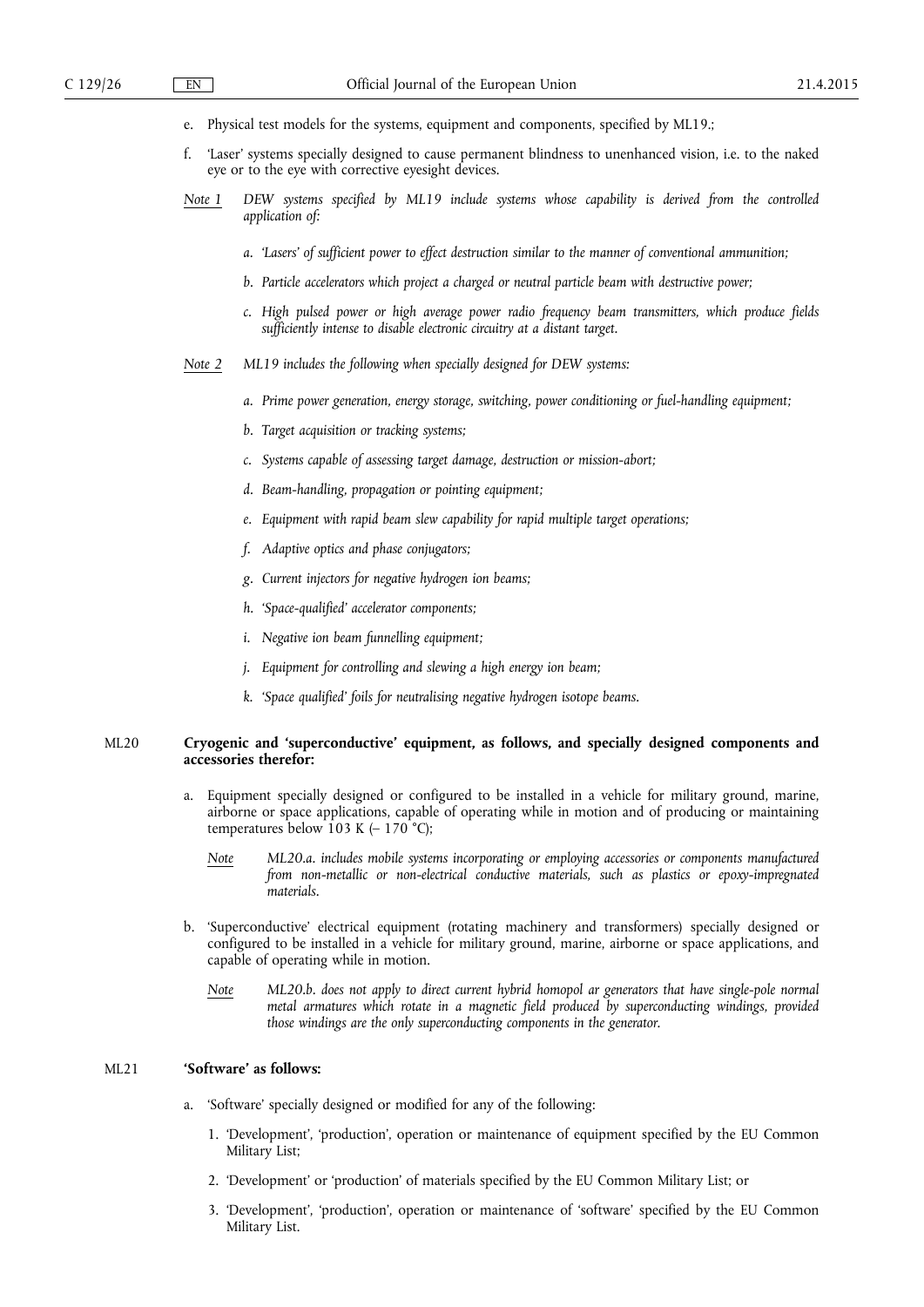- b. Specific 'software', other than that specified by ML21.a., as follows:
	- 1. 'Software' specially designed for military use and specially designed for modelling, simulating or evaluating military weapon systems;
	- 2. 'Software' specially designed for military use and specially designed for modelling or simulating military operational scenarios;
	- 3. 'Software' for determining the effects of conventional, nuclear, chemical or biological weapons;
	- 4. 'Software' specially designed for military use and specially designed for Command, Communications, Control and Intelligence (C3I) or Command, Communications, Control, Computer and Intelligence (C4I) applications;
- c. 'Software', not specified by ML21.a. or ML21.b., specially designed or modified to enable equipment not specified by the EU Common Military List to perform the military functions of equipment specified by the EU Common Military List.

# ML22 **'Technology' as follows:**

- a. 'Technology', other than specified in ML22.b., which is 'required' for the 'development', 'production', operation, installation, maintenance (checking), repair, overhaul or refurbishing of items specified in the EU Common Military List;
- b. 'Technology' as follows:
	- 1. 'Technology' 'required' for the design of, the assembly of components into, and the operation, maintenance and repair of, complete production installations for items specified in the Common Military List of the European Union, even if the components of such production installations are not specified;
	- 2. 'Technology' 'required' for the 'development' and 'production' of small arms even if used to produce reproductions of antique small arms;
	- 3. Not used since 2013;
		- *NB: See ML22.a. for 'technology' previously specified by ML22.b.3.*
	- 4. Not used since 2013;
		- *NB: See ML22.a. for 'technology' previously specified by ML22.b.4.*
	- 5. 'Technology' 'required' exclusively for the incorporation of 'biocatalysts', specified by ML7.i.1., into military carrier substances or military material.
- *Note 1 'Technology' 'required' for the 'development', 'production', operation, installation, maintenance (checking), repair, overhaul or refurbishing of items specified by the EU Common Military List remains under control even when applicable to any item not specified by the EU Common Military List.*
- *Note 2 ML22 does not apply to:* 
	- *a. 'Technology' that is the minimum necessary for the installation, operation, maintenance (checking) or*  repair, of those items which are not controlled or whose export has been authorised;
	- *b. 'Technology' that is 'in the public domain', 'basic scientific research' or the minimum necessary information for patent applications;*
	- *c. 'Technology' for magnetic induction for continuous propulsion of civil transport devices.*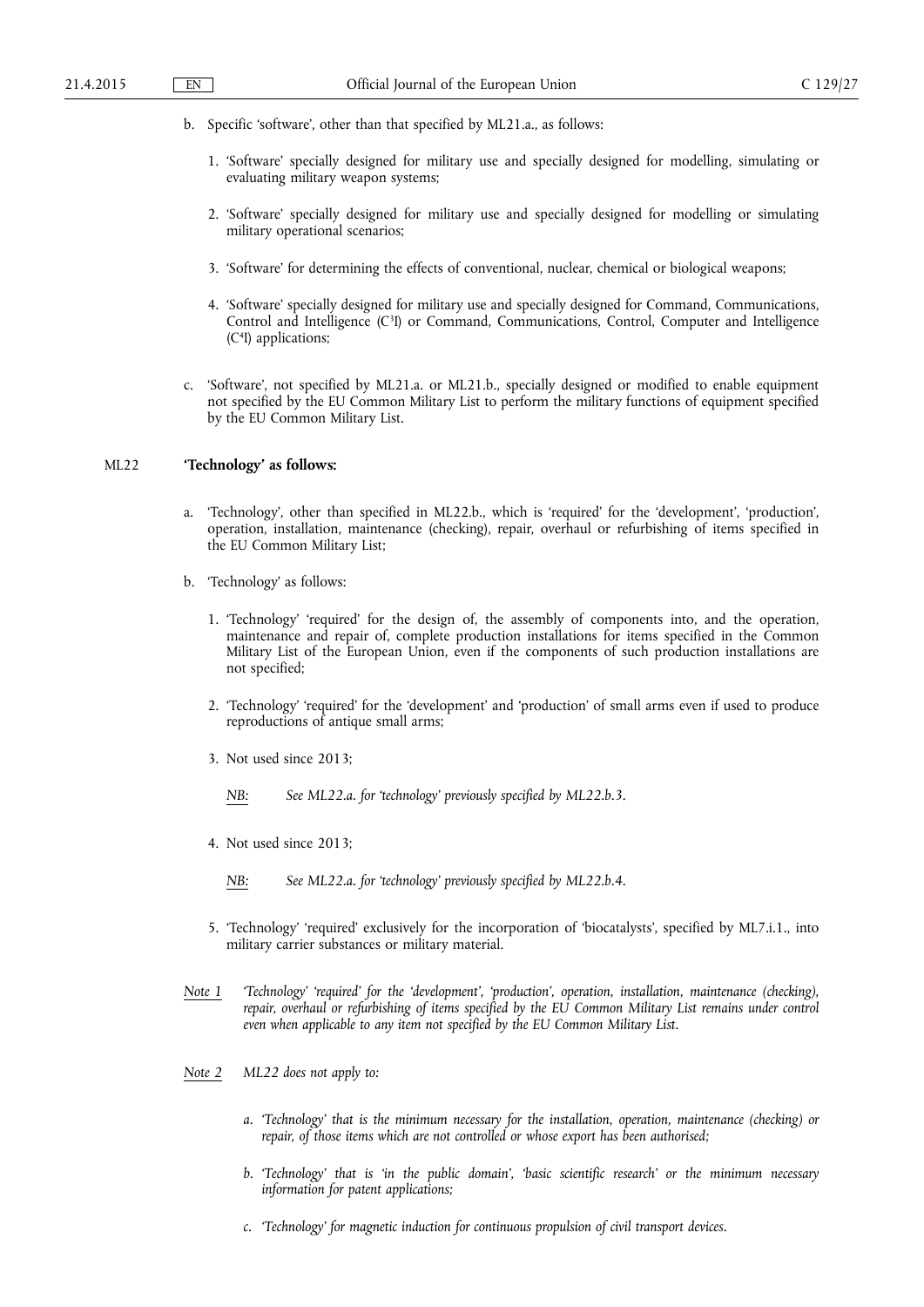# **DEFINITIONS OF TERMS USED IN THIS LIST**

The following are definitions of the terms used in this List, in alphabetical order.

- *Note 1 Definitions apply throughout the List. The references are purely advisory and have no effect on the universal application of defined terms throughout the List.*
- *Note 2 Words and terms contained in this List of Definitions only take the defined meaning where this is indicated by their being enclosed in 'double quotations marks'. Definitions of terms between 'single quotation marks' are given in a Technical note to the relevant item. Elsewhere, words and terms take their commonly accepted (dictionary) meanings.*
- ML7 'Adapted for use in war'

Any modification or selection (such as altering purity, shelf life, virulence, dissemination characteristics, or resistance to UV radiation) designed to increase the effectiveness in producing casualties in humans or animals, degrading equipment or damaging crops or the environment.

ML8 'Additives'

Substances used in explosive formulations to improve their properties.

ML8, 10, 14 'Aircraft'

A fixed wing, swivel wing, rotary wing (helicopter), tilt rotor or tilt-wing airborne vehicle.

ML11 'Automated Command and Control Systems'

Electronic systems, through which information essential to the effective operation of the grouping, major formation, tactical formation, unit, ship, subunit or weapons under command is entered, processed and transmitted. This is achieved by the use of computer and other specialised hardware designed to support the functions of a military command and control organisation. The main functions of an automated command and control system are: the efficient automated collection, accumulation, storage and processing of information; the display of the situation and the circumstances affecting the preparation and conduct of combat operations; operational and tactical calculations for the allocation of resources among force groupings or elements of the operational order of battle or battle deployment according to the mission or stage of the operation; the preparation of data for appreciation of the situation and decision-making at any point during operation or battle; computer simulation of operations.

ML22 'Basic scientific research'

Experimental or theoretical work undertaken principally to acquire new knowledge of the fundamental principles of phenomena or observable facts, not primarily directed towards a specific practical aim or objective.

ML7, 22 'Biocatalysts'

'Enzymes' for specific chemical or biochemical reactions or other biological compounds which bind to and accelerate the degradation of CW agents.

*Technical Note* 

*'Enzymes' means 'biocatalysts' for specific chemical or biochemical reactions.* 

ML7, 22 'Biopolymers'

Biological macromolecules as follows:

- a. Enzymes for specific chemical or biochemical reactions;
- b. 'Anti-idiotypic', 'monoclonal' or 'polyclonal' 'antibodies';
- c. Specially designed or specially processed 'receptors'.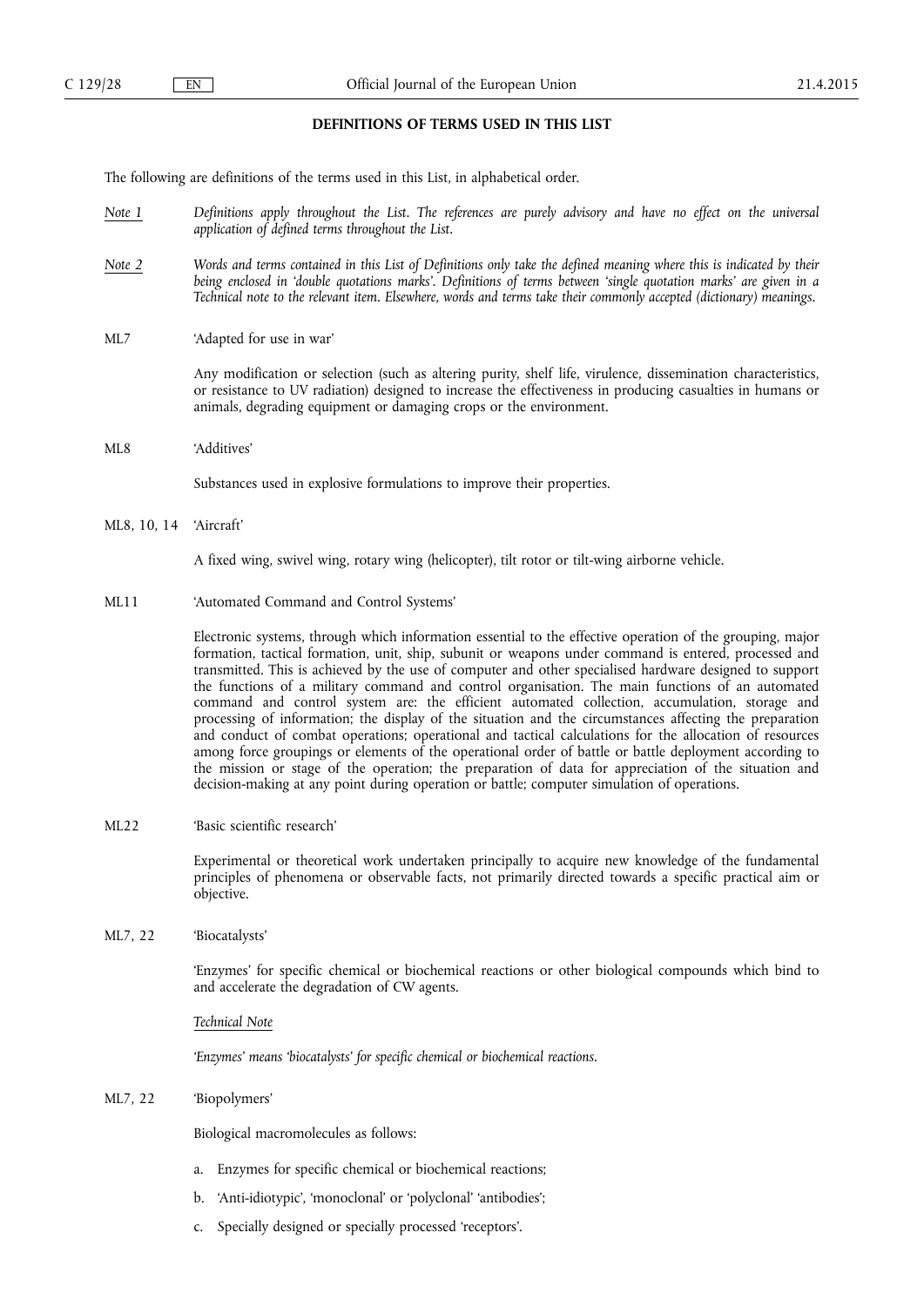#### *Technical Notes*

- *1. 'Anti-idiotypic antibodies' means antibodies which bind to the specific antigen binding sites of other antibodies;*
- *2. 'Monoclonal antibodies' means proteins which bind to one antigenic site and are produced by a single clone of cells;*
- *3. 'Polyclonal antibodies' means a mixture of proteins which bind to the specific antigen and are produced by more than one clone of cells;*
- *4. 'Receptors' means biological macromolecular structures capable of binding ligands, the binding of which affects physiological functions.*

# ML4, 10 'Civil aircraft'

Those 'aircraft' listed by designation in published airworthiness certification lists by civil aviation authorities of one or more EU Member States or Wassenaar Arrangement Participating States to fly commercial civil internal and external routes or for legitimate civil, private or business use.

# ML1 'Deactivated firearm'

A firearm that has been made incapable of firing any projectile by processes defined by the EU Member State's or Wassenaar Arrangement Participating State's national authority. These processes permanently modify the essential elements of the firearm. According to national laws and regulations, deactivation of the firearm may be attested by a certificate delivered by a competent authority and may be marked on the firearm by a stamp on an essential part.

# ML21, 22 'Development'

Is related to all stages prior to serial production, such as: design, design research, design analyses, design concepts, assembly and testing of prototypes, pilot production schemes, design data, process of transforming design data into a product, configuration design, integration design, layouts.

# ML17 'End-effectors'

Grippers, 'active tooling units' and any other tooling that is attached to the baseplate on the end of a 'robot' manipulator arm.

#### *Technical Note*

*'Active tooling units' are devices for applying motive power, process energy or sensing to a workpiece.* 

ML8 'Energetic materials'

Substances or mixtures that react chemically to release energy required for their intended application. 'Explosives', 'pyrotechnics' and 'propellants' are subclasses of energetic materials.

ML8, 18 'Explosives'

Solid, liquid or gaseous substances or mixtures of substances which, in their application as primary, booster, or main charges in warheads, demolition and other applications, are required to detonate.

ML7 'Expression Vectors'

Carriers (e.g. plasmid or virus) used to introduce genetic material into host cells.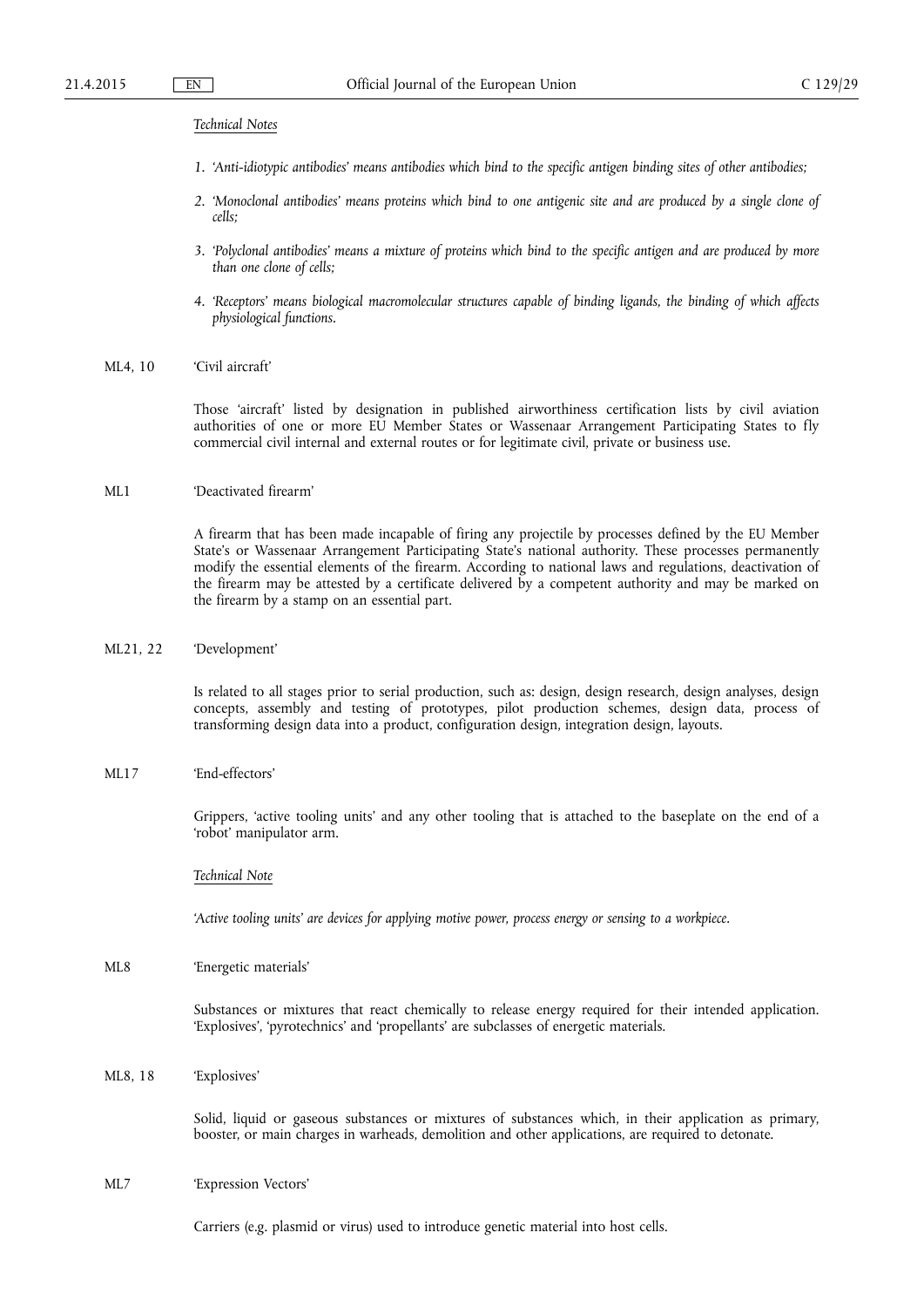| ML13    | 'Fibrous or filamentary materials'                                                                                                                                                                                                                                      |
|---------|-------------------------------------------------------------------------------------------------------------------------------------------------------------------------------------------------------------------------------------------------------------------------|
|         | Include:                                                                                                                                                                                                                                                                |
|         | Continuous monofilaments;<br>a.                                                                                                                                                                                                                                         |
|         | b. Continuous yarns and rovings;                                                                                                                                                                                                                                        |
|         | Tapes, fabrics, random mats and braids;<br>c.                                                                                                                                                                                                                           |
|         | Chopped fibres, staple fibres and coherent fibre blankets;<br>d.                                                                                                                                                                                                        |
|         | Whiskers, either monocrystalline or polycrystalline, of any length;<br>e.                                                                                                                                                                                               |
|         | Aromatic polyamide pulp.<br>f.                                                                                                                                                                                                                                          |
| ML15    | 'First generation image intensifier tubes'                                                                                                                                                                                                                              |
|         | Electrostatically focused tubes, employing input and output fibre optic or glass face plates, multi-alkali<br>photocathodes (S-20 or S-25), but not microchannel plate amplifiers.                                                                                      |
| ML17    | 'Fuel cell'                                                                                                                                                                                                                                                             |
|         | An electrochemical device that converts chemical energy directly into Direct Current (DC) electricity by<br>consuming fuel from an external source.                                                                                                                     |
| ML22    | 'In the public domain'                                                                                                                                                                                                                                                  |
|         | This means 'technology' or 'software' which has been made available without restrictions upon its further<br>dissemination.                                                                                                                                             |
|         | Note: Copyright restrictions do not remove 'technology' or 'software' from being 'in the public domain'.                                                                                                                                                                |
| ML9, 19 | 'Laser'                                                                                                                                                                                                                                                                 |
|         | An assembly of components which produce both spatially and temporally coherent light that is amplified<br>by stimulated emission of radiation.                                                                                                                          |
| ML17    | 'Library' (parametric technical database)                                                                                                                                                                                                                               |
|         | A collection of technical information, reference to which may enhance the performance of relevant<br>systems, equipment or components.                                                                                                                                  |
| ML10    | 'Lighter-than-air vehicles'                                                                                                                                                                                                                                             |
|         | Balloons and airships that rely on hot air or on lighter-than-air gases such as helium or hydrogen for<br>their lift.                                                                                                                                                   |
| ML17    | 'Nuclear reactor'                                                                                                                                                                                                                                                       |
|         | Includes the items within or attached directly to the reactor vessel, the equipment which controls the<br>level of power in the core, and the components which normally contain or come into direct contact with<br>or control the primary coolant of the reactor core. |
| ML8     | 'Precursors'                                                                                                                                                                                                                                                            |
|         | Speciality chemicals used in the manufacture of explosives.                                                                                                                                                                                                             |
|         |                                                                                                                                                                                                                                                                         |

# ML18, 21, 22 'Production'

Means all production stages, such as: product engineering, manufacture, integration, assembly (mounting), inspection, testing, quality assurance.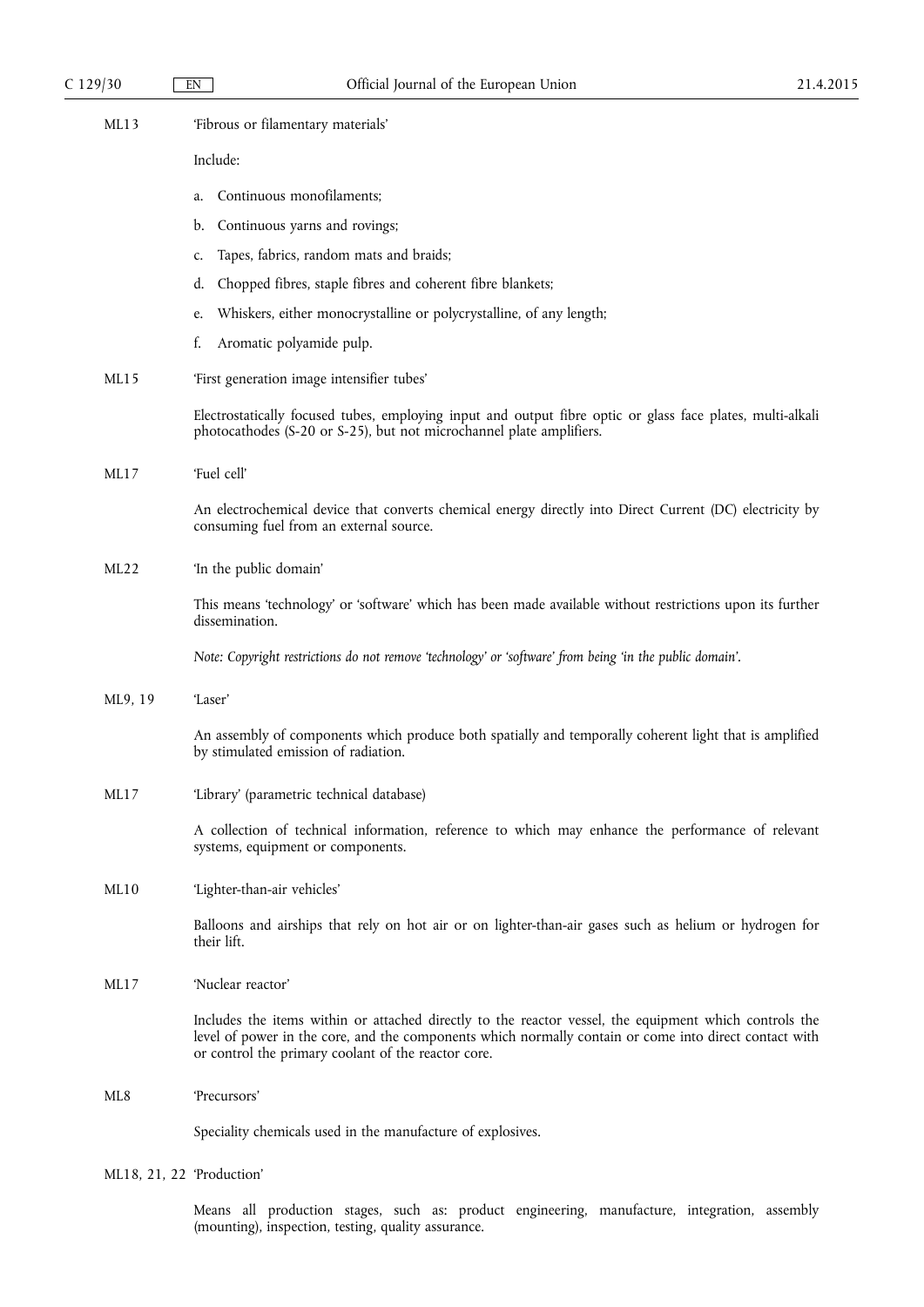#### ML8 'Propellants'

Substances or mixtures that react chemically to produce large volumes of hot gases at controlled rates to perform mechanical work.

#### ML4, 8 'Pyrotechnic(s)'

Mixtures of solid or liquid fuels and oxidizers which, when ignited, undergo an energetic chemical reaction at a controlled rate intended to produce specific time delays, or quantities of heat, noise, smoke, visible light or infrared radiation. Pyrophorics are a subclass of pyrotechnics, which contain no oxidizers but ignite spontaneously on contact with air.

#### ML22 'Required'

As applied to 'technology', refers to only that portion of 'technology' which is peculiarly responsible for achieving or exceeding the controlled performance levels, characteristics or functions. Such 'required' 'technology' may be shared by different products.

#### ML7 'Riot control agents'

Substances which, under the expected conditions of use for riot control purposes, produce rapidly in humans sensory irritation or disabling physical effects which disappear within a short time following termination of exposure. (Tear gases are a subset of 'riot control agents'.)

#### ML17 'Robot'

A manipulation mechanism, which may be of the continuous path or of the point-to-point variety, may use sensors, and has all the following characteristics:

- a. Is multifunctional;
- b. Is capable of positioning or orienting material, parts, tools or special devices through variable movements in three-dimensional space;
- c. Incorporates three or more closed or open loop servo-devices which may include stepping motors; and
- d. Has 'user-accessible programmability' by means of the teach/playback method or by means of an electronic computer which may be a programmable logic controller, i.e. without mechanical intervention.
- *Note The above definition does not include the following devices:* 
	- *1. Manipulation mechanisms which are only manually/teleoperator controllable;*
	- *2. Fixed sequence manipulation mechanisms which are automated moving devices, operating according to mechanically fixed programmed motions. The programme is mechanically limited by fixed stops, such as pins or cams. The sequence of motions and the selection of paths or angles are not variable or changeable by mechanical, electronic or electrical means;*
	- *3. Mechanically controlled variable sequence manipulation mechanisms which are automated moving devices, operating according to mechanically fixed programmed motions. The programme is mechanically limited by fixed, but adjustable, stops, such as pins or cams. The sequence of motions and the selection of paths or angles are variable within the fixed programme pattern. Variations or modifications of the programme pattern (e.g. changes of pins or exchanges of cams) in one or more motion axes are accomplished only through mechanical operations;*
	- *4. Non-servo-controlled variable sequence manipulation mechanisms which are automated moving*  devices, operating according to mechanically fixed programmed motions. The programme is variable *but the sequence proceeds only by the binary signal from mechanically fixed electrical binary devices or adjustable stops;*
	- *5. Stacker cranes defined as Cartesian coordinate manipulator systems manufactured as an integral part of a vertical array of storage bins and designed to access the contents of those bins for storage or retrieval.*